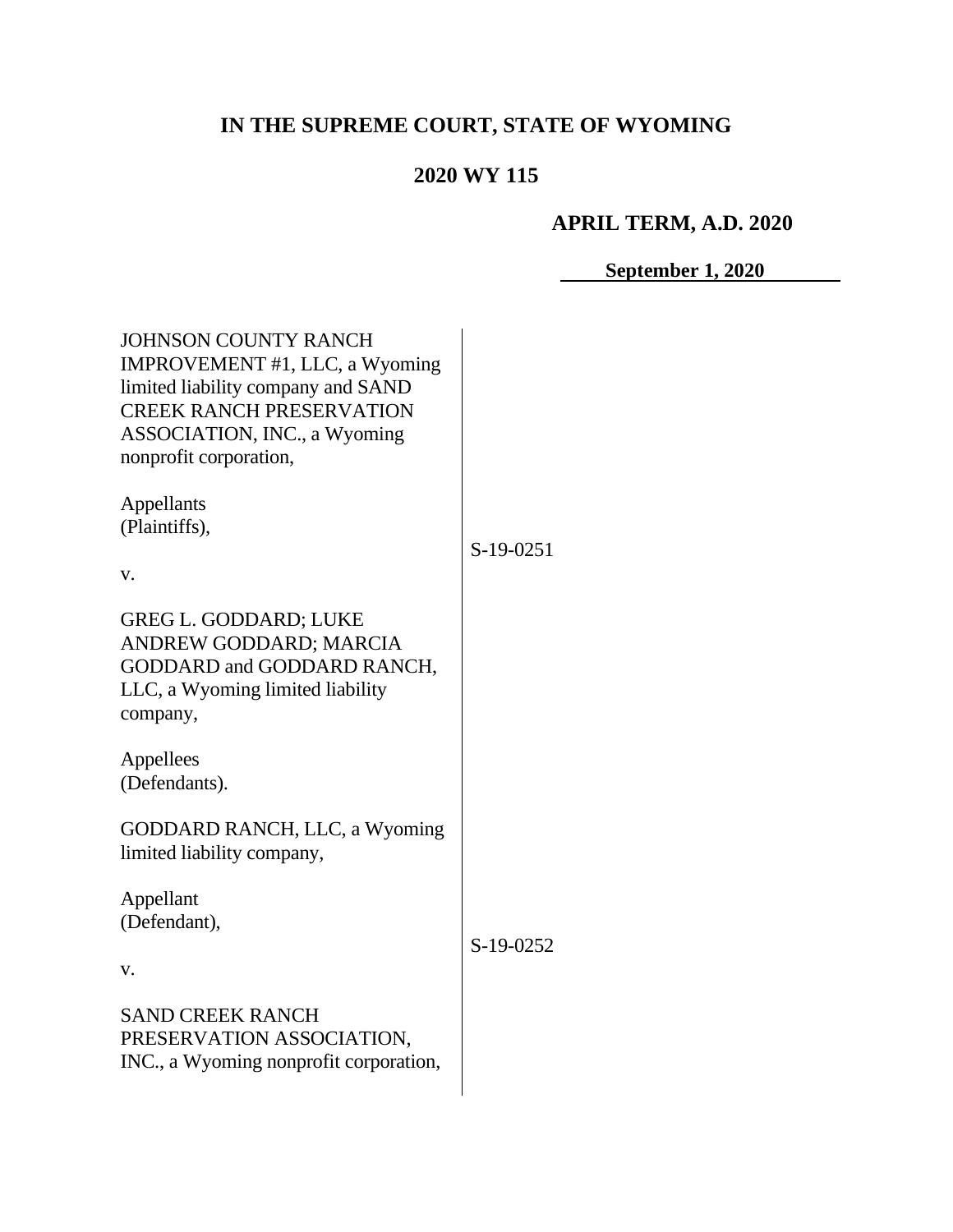Appellee (Plaintiff).

#### *Appeal from the District Court of Johnson County* The Honorable Bill Simpson, Judge

#### *Representing Appellants in No. S-19-0251:*

Tyler J. Garrett, Hathaway & Kunz LLP, Cheyenne, Wyoming; Clint A. Langer and Darci A.V. Phillips, Davis & Cannon, LLP, Sheridan, Wyoming.

#### *Representing Appellees in No. S-19-0251:*

Mitchell H. Edwards, Nicholas & Tangeman, LLC, Laramie, Wyoming; Barry V. Crago, Crago Law Offices, PC, Buffalo, Wyoming.

#### *Representing Appellant in No. S-19-0252:*

Barry V. Crago, Crago Law Offices, PC, Buffalo, Wyoming; Mitchell H. Edwards, Nicholas & Tangeman, LLC, Laramie, Wyoming.

#### *Representing Appellee in No. S-19-0252:*

Tyler J. Garrett, Hathaway & Kunz LLP, Cheyenne, Wyoming; Clint A. Langer and Darci A.V. Phillips, Davis & Cannon, LLP, Sheridan, Wyoming.

## *Before DAVIS, C.J., and FOX, KAUTZ, GRAY, JJ., and LAVERY, D.J.*

*KAUTZ, J., delivers the opinion of the Court; FOX, J., files a concurring in part and dissenting in part opinion, in which LAVERY, D.J., joins.*

**NOTICE: This opinion is subject to formal revision before publication in Pacific Reporter Third. Readers are requested to notify the Clerk of the Supreme Court, Supreme Court Building, Cheyenne, Wyoming 82002, of typographical or other formal errors so correction may be made before final publication in the permanent volume.**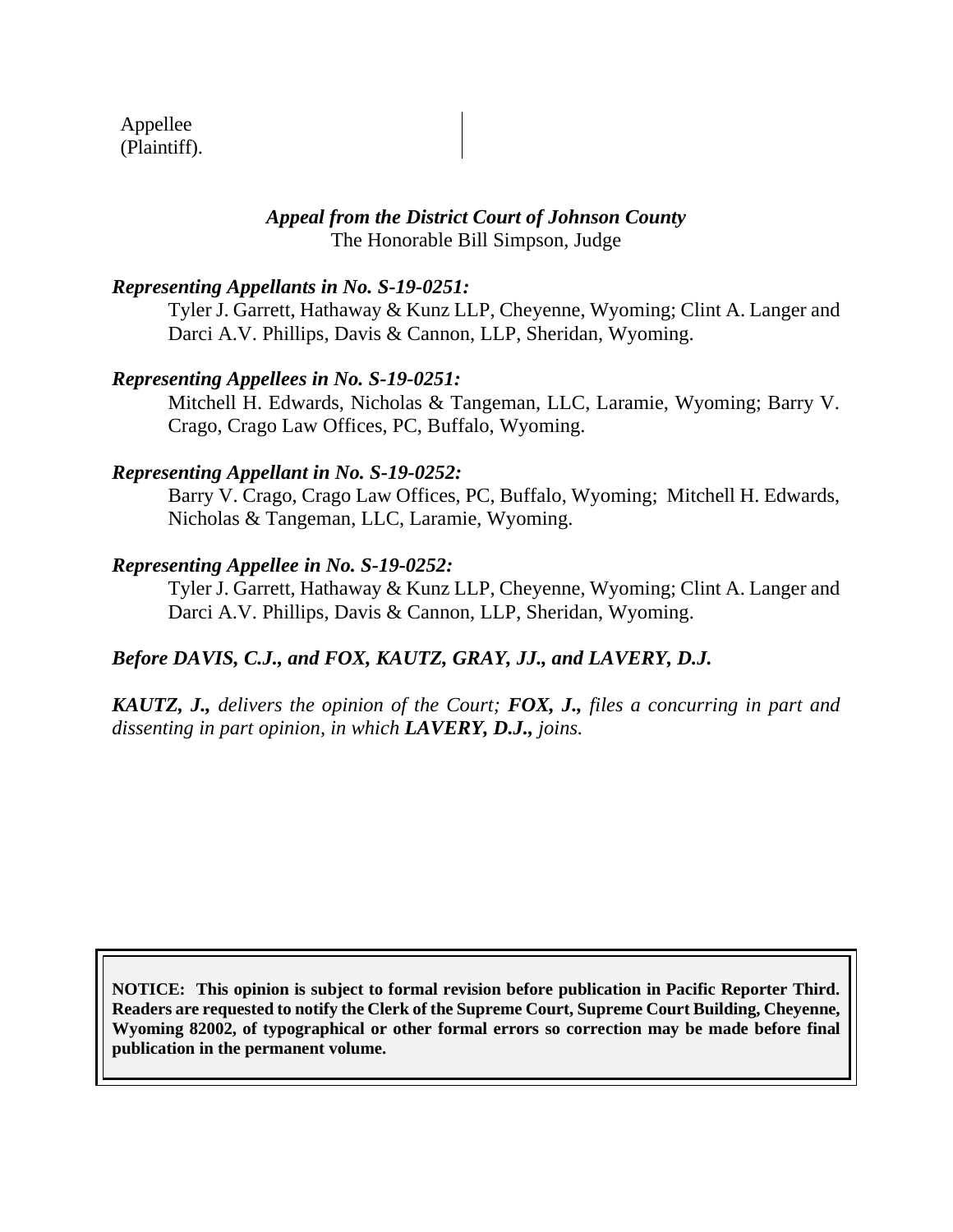# **KAUTZ, Justice.**

[¶1] The Sand Creek Ranch Conservation Community is a subdivision where private home lots are surrounded by ranch land used for farming and grazing. The concept of the subdivision is that homeowners will benefit from the open space in the ranch area and that a ranch/farm operator could utilize the ranch area for productive purposes. These appeals involve a dispute between the residential lot owners and the ranch operator over where the ranch operator can build fences.

[¶2] Goddard Ranch, LLC, purchased the ranch lands in the subdivision and installed a barbed-wire fence on those lands to keep its cattle out of its alfalfa fields. The fence encroached upon easements belonging to the owners of the residential lots in the subdivision, including Johnson County Ranch Improvement #1, LLC (JCRI). JCRI and Sand Creek Ranch Preservation Association, Inc. (SCRPA), whose members are the owners of the residential lots, sued Goddard Ranch, Greg, Luke, and Marcia Goddard (collectively the Goddards) alleging trespass, ejectment, and breach of contract and seeking injunctive and declaratory relief. With limited exceptions, the district court denied the parties' cross-motions for summary judgment and the matter proceeded to trial. The jury returned a Special Verdict in favor of the Goddards. The Final Judgment incorporated the Special Verdict and also rendered judgment in favor of SCRPA against Goddard Ranch on two of its claims for declaratory relief which were not included in the jury's verdict. Those claims declared SCRPA had the right to install signage and above ground utilities and communication facilities within the easements. SCRPA and JCRI appealed and Goddard Ranch filed a cross-appeal.

[¶3] In their appeal, SCRPA and JCRI argue the district court erred in denying their summary judgment motion, the evidence was insufficient to support the jury's Special Verdict, and the Special Verdict and Final Judgment are inconsistent. We conclude the district court's order denying summary judgment is not reviewable on appeal; SCRPA and JCRI waived their insufficiency of the evidence arguments by failing to file a motion for judgment as a matter of law under Wyoming Rule of Civil Procedure 50 (Rule 50) in the district court; and they have waived their argument that the Special Verdict and Final Judgment are inconsistent because they prepared and submitted the Final Judgment for the district court's approval.

[¶4] In its cross-appeal, Goddard Ranch contests the district court's entry of Final Judgment on SCRPA's claims for declaratory relief concerning SCRPA's right to install signage and above ground utilities and communication facilities within the easements. We conclude there was no justiciable controversy with respect to these claims, reverse the Final Judgment as to these claims, and remand to the district court to remove these declarations from the Final Judgment.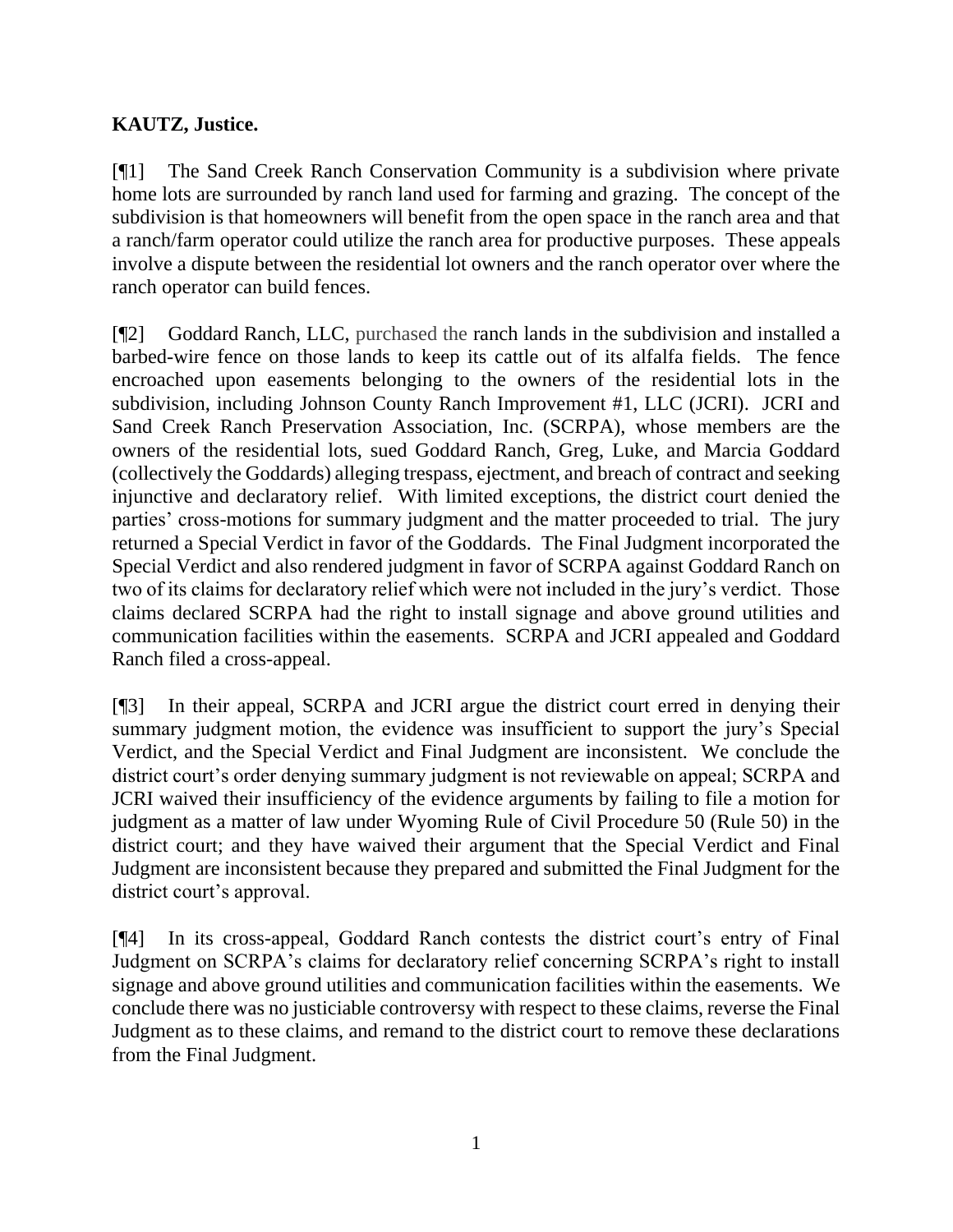#### **ISSUES**

[¶5] The dispositive issues in these appeals are:

1. Is the district court's order denying SCRPA and JCRI's motion for summary judgment reviewable on appeal?

2. Did JCRI and SCRPA waive their insufficiency of the evidence arguments by failing to file a motion for judgment as a matter of law?

3. Did SCRPA and JCRI waive their argument that the Special Verdict and Final Judgment are inconsistent by preparing and submitting the Final Judgment for the district court's approval?

4. Was there a justiciable controversy with respect to SCRPA's claims for declaratory relief concerning its right to install signage and above ground utilities and communication facilities within the Platted Easements?

## **FACTS**

[¶6] We recite only those facts relevant to these appeals.

## *Creation of Sand Creek Ranch Conservation Community*

[¶7] In 2007, JCRI created the Sand Creek Ranch Conservation Community, an 835.75 acre Planned Unit Development (PUD) located in Johnson County, Wyoming. The PUD consists of 99 one-acre residential lots (Member Fee Parcels) and 736.75 acres of open space (Ranch Lands). The plat of the PUD (Plat), which was approved by the Johnson County Commissioners and properly recorded, creates nine named "60 Foot Access & Utility Easements" and several unnamed "30 Foot Access & Utility Easements" (collectively the Platted Easements). The Platted Easements are located on the Ranch Lands and were reserved on the Plat as "private roads and/or private access easements"; "said private road easements and/or private access easements [were] also reserved as perpetual easements for the installation and maintenance of utilities." The 60' Platted Easements are referred to as the Community Ranch Roads and contain approximately 20' of graveled roadway. The 30' Platted Easements connect one or more Member Fee Parcels to a Community Ranch Road.

[¶8] The PUD is subject to a Conservation Easement and an "Amended and Restated Declaration of Preservation Covenants" (Amended Covenants). The Conservation Easement, granted to the State of Wyoming, encumbers 508.13 acres of property within the PUD. Its stated purpose is to preserve and protect the property's open spaces while allowing the property to be used for ranching and farming. In the Conservation Easement,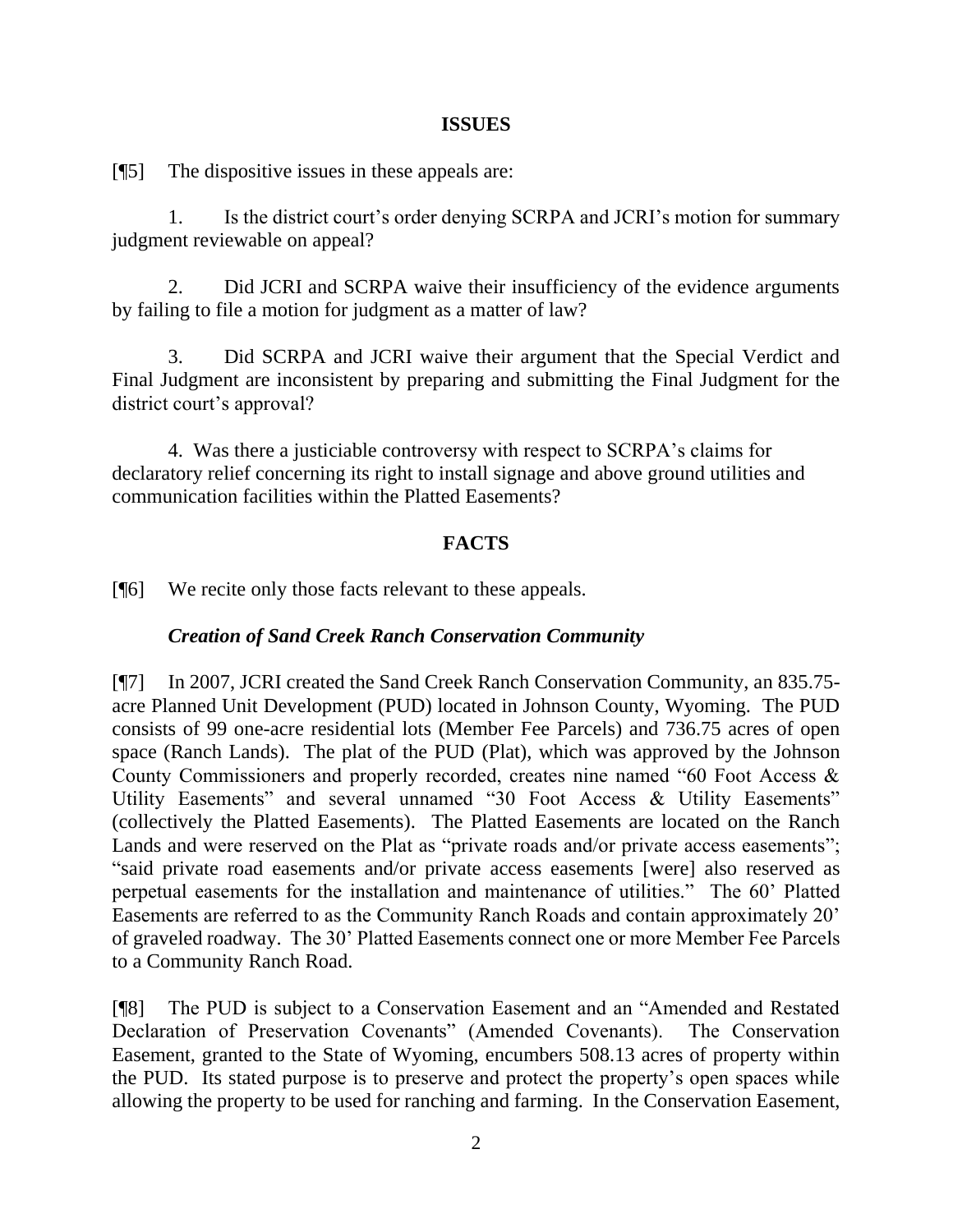JCRI expressly reserved the right to (1) "conduct normal agricultural operations [on the property] . . . including the grazing and pasture of . . . cattle . . .[,] the leasing of existing pasture for grazing purposes[,] and the growing of hay and other crops"; (2) "build, maintain, and repair perimeter and other fencing [on the property] related to the ranching [and] farming . . ., provided that fencing shall be constructed so as not to exclude or unduly restrict wildlife movement to and from the [p]roperty"; and (3) "construct, maintain and repair underground utility systems [on the property], including underground water wells, cisterns, and appurtenances." The Conservation Easement prohibits, among other things, "the construction or placement of any residential, commercial or industrial buildings or other facilities, electronic or communications transmission or receiving tower, energy facility, camping accommodations, mobile homes, boat ramps, billboards, or other advertising materials or structures within the [p]roperty."

[¶9] The Amended Covenants state they "shall run with the land and shall be a burden and benefit to the [PUD], [JCRI], [SCRPA], [SCRPA's] Members and their successors, and all parties having any right, title or interest in the land or any part thereof, their heirs, successors and assigns, all for the purposes set forth in Article II of [these Amended Covenants]." Those stated purposes are: (1) "that the lands of [the PUD] remain intact [and] its open spaces preserved for the use, benefit and enjoyment of the Members and the Ranch Owner as described in [the Amended Covenants]"; (2) that the [PUD's] scenic beauty be preserved"; and (3) "that the Members and the Ranch Owner enjoy a sense of privacy, seclusion and solitude." It defines "Ranch Owner" as "the record title owner of the Ranch Lands"; "Ranch Lands" as "includ[ing] all lands lying within the boundary of the Plat . . . less the ninety-nine (99) Member's Fee Parcels"; and "Member's Fee Parcel" as "one of the ninety-nine (99) individually-owned parcels of fee land depicted on the Plat. . . ." SCRPA is charged with implementing and enforcing the Amended Covenants for the benefit of its Members and the Ranch Owner.

[¶10] Section 5.7 of the Amended Covenants governs the Community Ranch Roads. It states the roads "shall be private," are "limited to those named on the Plat," and are to be maintained and improved by SCRPA and the Ranch Owner. It requires the roads to "have an unobstructed horizontal clearance width of not less than 20' and an unobstructed vertical clearance height of 13.5'." It defines "[u]nobstructed . . . as a clear zone area that would not have protrusions or impediments within it that would preclude the opening of doors, operation of outriggers, or pulling of hose."

[¶11] Section 6.1 of the Amended Covenants gives SCRPA Members and their guests an easement in the Community Ranch Roads. The easement provides "to the Members and their guests the rights to maintain and use the improved roadways and borrow ditches lying inside of the Community Ranch Road easements described on the Plat for use on foot,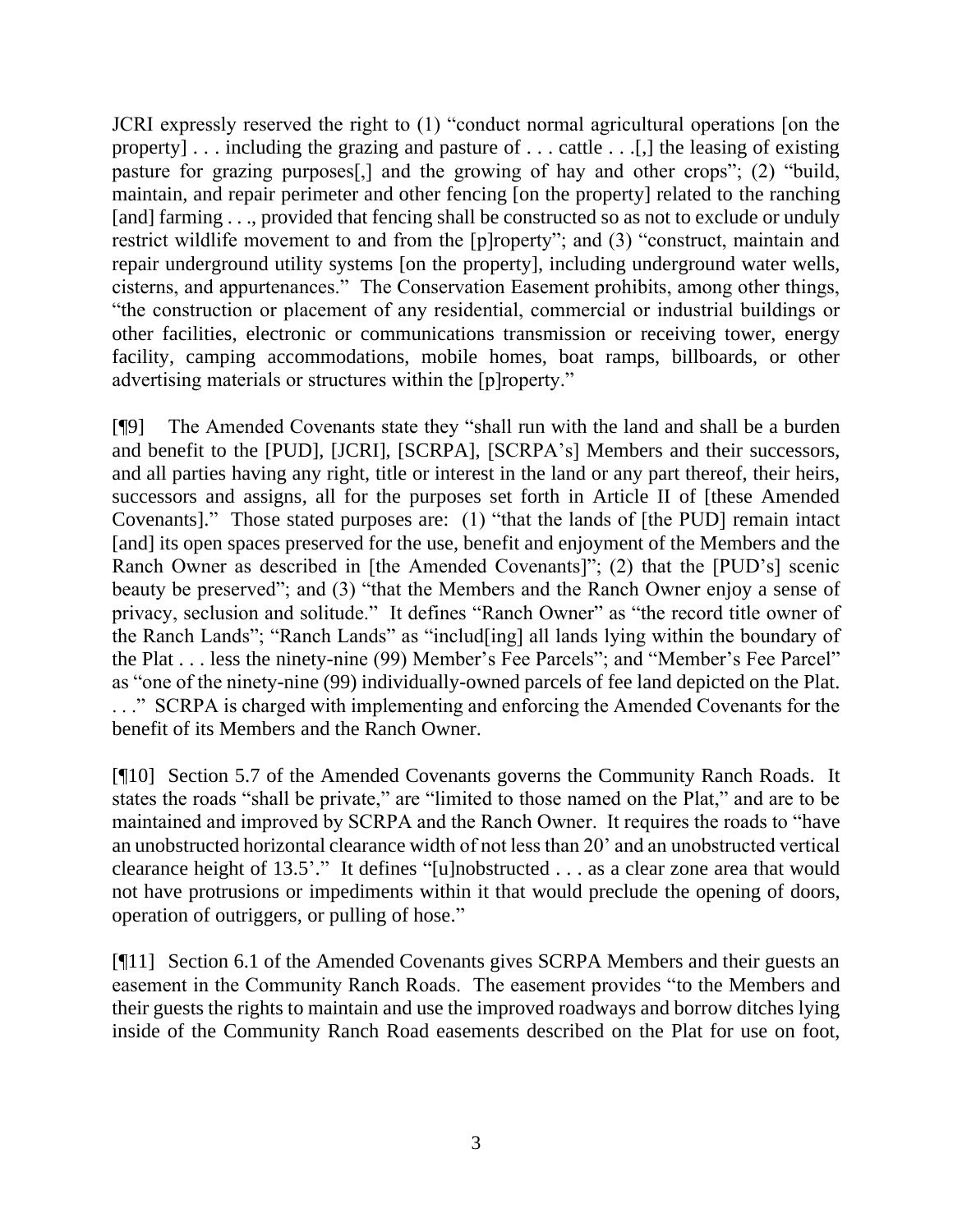bicycles, or horseback." The easement "is appurtenant to the [Members' Interests], $<sup>1</sup>$  shall</sup> pass with title [thereto], and is a non-exclusive easement." It "is in addition to the rights granted to the Members by the Plat and other provisions of [the Amended Covenants]."

[¶12] Section 7.3 of the Amended Covenants, entitled "Entryway Easements," gives SCRPA's Members "the right to maintain at each entrance of the [PUD] an area not to exceed one-quarter acre in which to maintain central garbage collection facilities, post office boxes, an information board, and other items necessary and desirable for the Members." It requires the "Ranch Owner's consent to the location and establishment of such easement [which] shall not be unreasonably withheld." It also provides the maximum dimensions of "any information board" and states the information board "shall be available for Members to place notices and advertisements relating to the [Members' Interests], including offers to sell [their interests] and [SCRPA] events for the Members."

[¶13] Section 5.9 addresses "Utilities for Member's Fee Parcels." It states:

Power and telecommunication service have been established [by JCRI]. Power supply junction points at single phase low profile transformer pad mounts have been located by [JCRI] to facilitate subsequent final power distribution to the individual Building Envelopes. All utilities shall be underground and right of way shall not be unreasonably withheld by Ranch Owner where pad mounts are not located in Community Ranch Road rights-of-way that are indicated on the Plat.

[¶14] Several sections of the Amended Covenants pertain to the Ranch Owner's operations. Section 5.1 states:

> Until all, or a portion, of a Member's Fee Parcel has been placed under a Final Improvement Plan developed by the Member and approved by the Design Review Committee in accordance with the Design Review Manual, the Member's Fee Parcel will be operated by [the] Ranch Owner as part of the Ranch Lands, provided [the] Ranch Owner shall not encumber the legal title of any Member's Fee Parcel.

<sup>&</sup>lt;sup>1</sup> The Amended Covenants refer to "Ranch Interests" which "are each comprised of one of the ninety-nine (99) individually-owned parcels of fee land depicted on the Plat, plus a one ninety-ninth (1/99th) undivided interest in all benefits and burdens conveyed through membership in [SCRPA]. The Ranch Interest defines the totality of a Member's ownership interest [in the PUD]." So as not to confuse "Ranch Interests" with "Ranch Owner" and "Ranch Lands," we refer to the "Ranch Interests" as the "Members' Interests."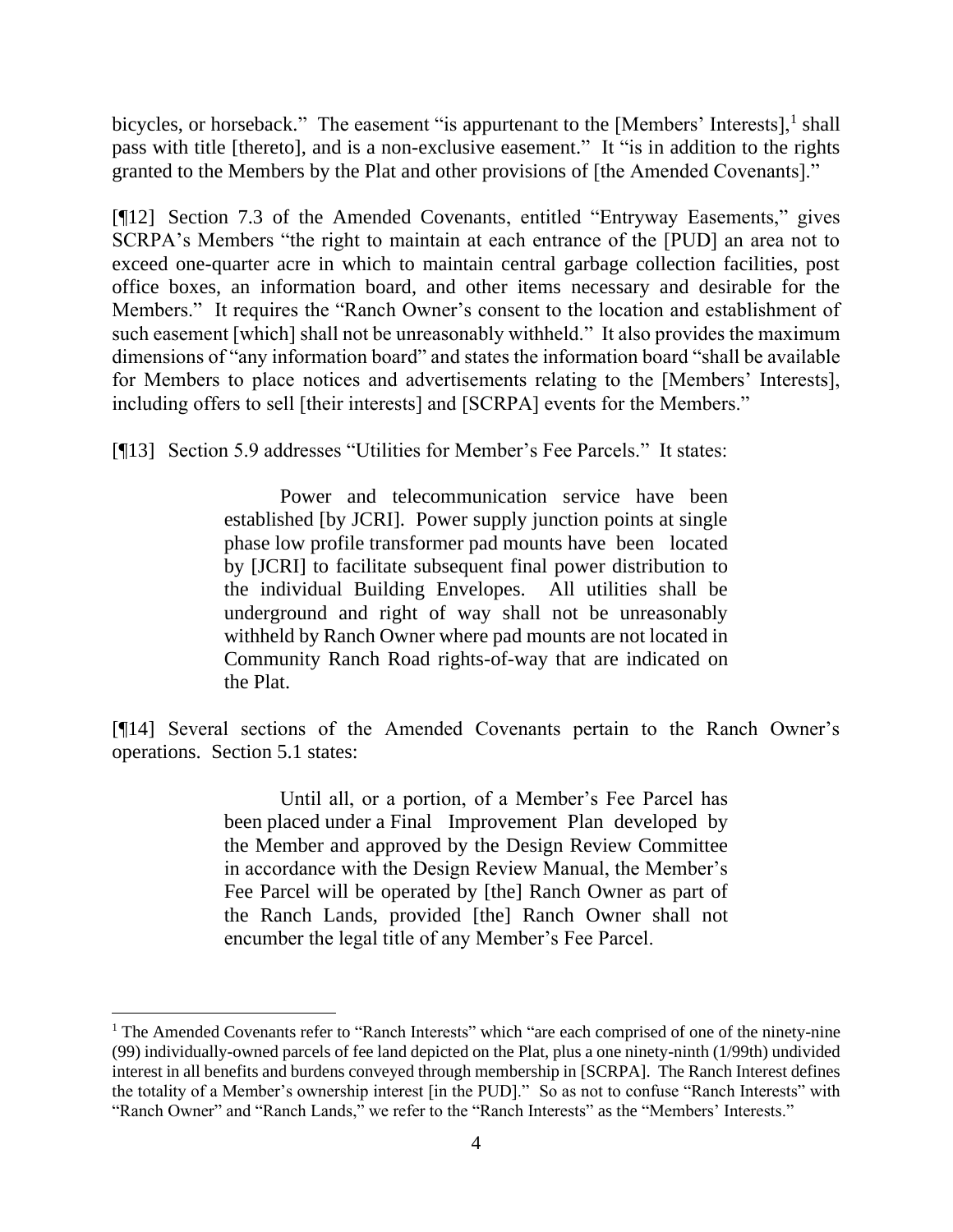Section 9.1 allows the Ranch Owner "to construct on the Ranch Lands a personal residence, along with other buildings . . . , structures, fencing, landscaping, and improvements which are necessary to the operations of the Ranch Lands . . . ." It further provides: "All buildings, structures, fencing, landscaping and other improvements on the [PUD] shall be subject to and shall conform to the Design Review Manual and [these Amended Covenants]."

[¶15] Article 11 of the Amended Covenants, entitled "Agricultural Operations," states the "Members recognize that the Ranch Owner may conduct on the Ranch Lands agricultural operations, and other activities typically occurring on rural properties, which create certain nuisances and noises which the Members hereby accept." It also provides that the Members "specifically acknowledge the Ranch Owner's right to operate the Ranch Lands like any other good steward of the land which operations include, but are not limited to, grazing, farming, hunting, and equestrian activities."

# *Goddard Ranch Purchases the Ranch Lands*

[¶16] Between 2007 and 2014, JCRI sold 23 Member Fee Parcels. It owns the remaining 76 parcels. None of the Member Fee Parcels have been developed or built upon.

[¶17] In November 2014, JCRI sold the Ranch Lands to Goddard Ranch at a public auction. Goddard Ranch took physical possession of the Ranch Lands in March 2015, after a preexisting agricultural lease expired. Several months later, Goddard Ranch installed an electric fence on the Ranch Lands in order to keep its cattle out of its alfalfa fields. Because wildlife destroyed this fence, Goddard Ranch installed a permanent barbed-wire fence on the Ranch Lands in November 2015. The fence encroached on the 60' Platted Easements from as little as 3 mm (1/100th of a foot) in some areas to as much as 20' in other areas, for a total encroachment of 4,145.3 lineal feet. The fence also intersected three Member Fee Parcels owned by JCRI and blocked nine 30' Platted Easements, resulting in obstacles to access for sixteen Member Fee Parcels, including some owned by JCRI.

# *District Court Proceedings*

[¶18] In May 2016, SCRPA filed a complaint against Goddard Ranch alleging SCRPA's Members are entitled to enjoy, use, and possess the Platted Easements unhampered by structures or objects, including Goddard Ranch's fence. It also claimed the fence violated § 6.1 of the Amended Covenants which allows its Members to use the 60' Platted Easements/Community Ranch Roads for access, hiking, biking, and horseback riding. SCRPA asserted claims for trespass, ejectment, and breach of contract and sought injunctive relief and compensatory and punitive damages. It later amended its complaint to add a trespass to chattel claim based on Goddard Ranch's removal of an informational sign from the Platted Easements in July 2016 and a claim for interference with easement. It also added several claims for declaratory relief. In the meantime, JCRI filed its own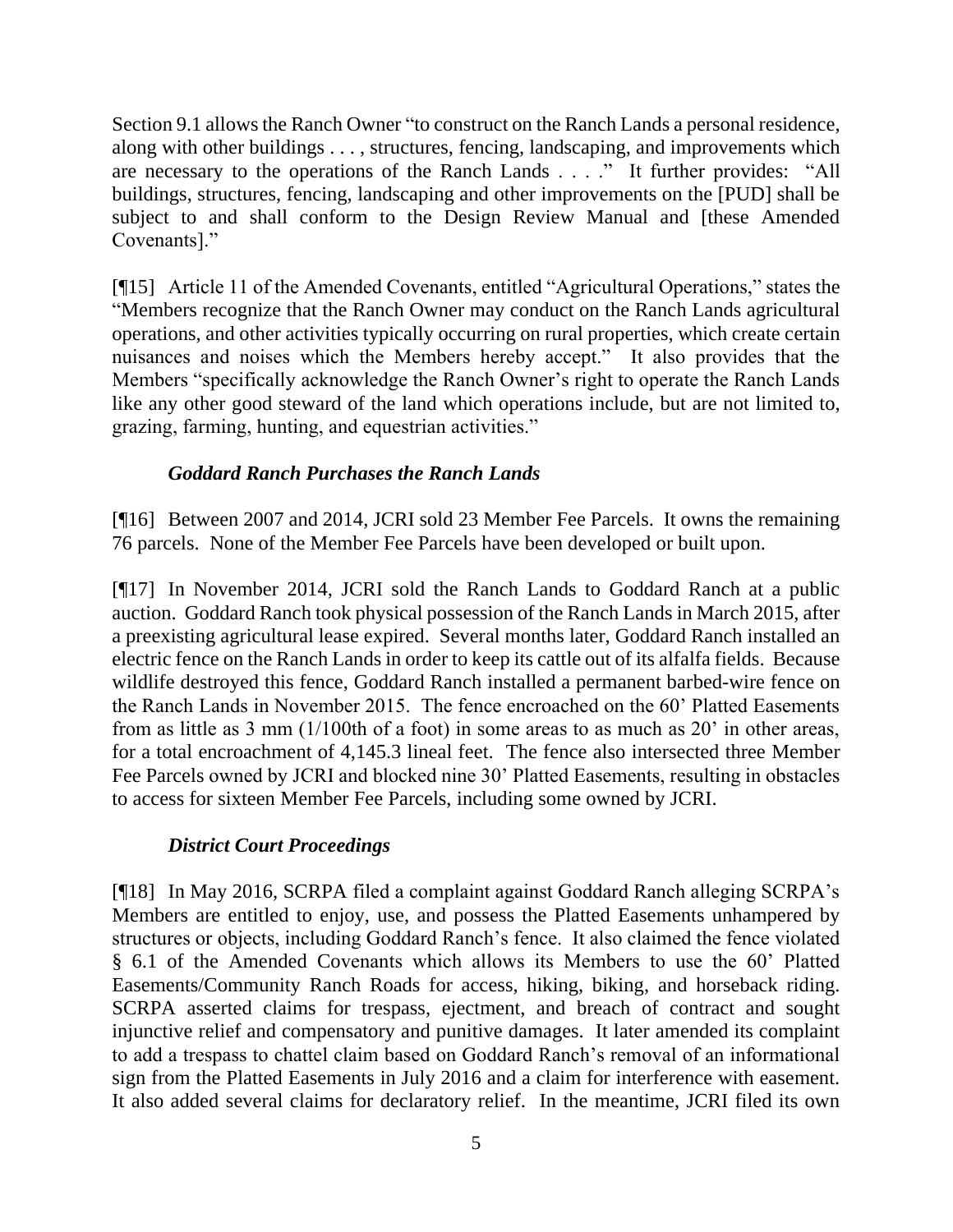complaint against the Goddards asserting claims for trespass, ejectment, and interference with easement based on the fence intersecting its Member Fee Parcels and encroaching on the Platted Easements. It too sought compensatory and punitive damages. The district court consolidated the cases.<sup>2</sup>

[¶19] SCRPA eventually filed a motion for summary judgment on all of its claims except its trespass to chattel claim and certain claims for declaratory relief. Relevant here, with respect to its claims for declaratory relief, it sought summary judgment as to the following: (1) the Ranch Lands are subject to the existing property rights held by the owners of the Member Fee Parcels as explicitly defined and set forth within the Conservation Easement, the Plat, the Amended Covenants, the Design Review Manual, Goddard Ranch's Warranty Deed, and Wyoming law; (2) the Plat establishes several 60' and 30' private road and/or private access easements which are identified by location, width, and length; and (3) the Plat establishes 99 one-acre lots owned by various individuals and entities. It did not seek summary judgment on the following claims for declaratory relief: (1) "SCRPA has the right to install informational, directional, and other signage necessary and beneficial for a rural subdivision within the Platted Easements"; and (2) "SCRPA has the right to install above ground utilities and communication facilities consistent with the purposes expressed in the [Amended Covenants] which are necessary and beneficial for a rural subdivision within the Platted Easements." Over the Goddards' objection, the district court allowed JCRI to join in SCRPA's summary judgment motion.

[¶20] The Goddards responded to SCRPA and JCRI's summary judgment motion and filed their own motion for summary judgment on all of SCRPA and JCRI's claims. They maintained nothing in the Amended Covenants entitled SCRPA's Members to an unobstructed use of the entire 60' Platted Easements. Rather, they claimed § 5.7(C) of the Amended Covenants entitled them to only an unobstructed 20'. They also argued that under § 5.1 of the Amended Covenants they had the right to use the Member Fee Parcels as part of the Ranch Lands until a parcel had been placed under a Final Improvement Plan

<sup>&</sup>lt;sup>2</sup> SCRPA also claimed Goddard Ranch breached the Amended Covenants by failing to contribute its share to the road maintenance and improvement fund and to comply with the PUD's Design Review Manual with respect to its fence. The jury found in favor of Goddard Ranch on both of these claims. On appeal, SCRPA does not challenge the jury's finding with respect to the failure of the fence to comply with the Design Review Manual. Nor does it contest the jury's finding concerning Goddard Ranch's failure to contribute to the road maintenance and improvement fund other than to note in a footnote that the district court will have to reconsider this claim on remand. Because we are not reversing or remanding other than to strike two unrelated declarations from the Final Judgment, we decline to address this issue further.

JCRI also brought claims against the Goddards for interference with contract and interference with prospective economic advantage/business expectancy based on the fence and other actions by the individual Goddards allegedly preventing the sale of its Member Fee Parcels and inducing the cancellation of a listing contract it had with a local real estate company to market those parcels. The district court granted Marcia Goddard's motion for judgment as a matter of law and the jury found in favor of the remaining Goddards on these claims. On appeal, JCRI does not challenge the district court's ruling or the jury's findings with respect to these claims and we will not address them further.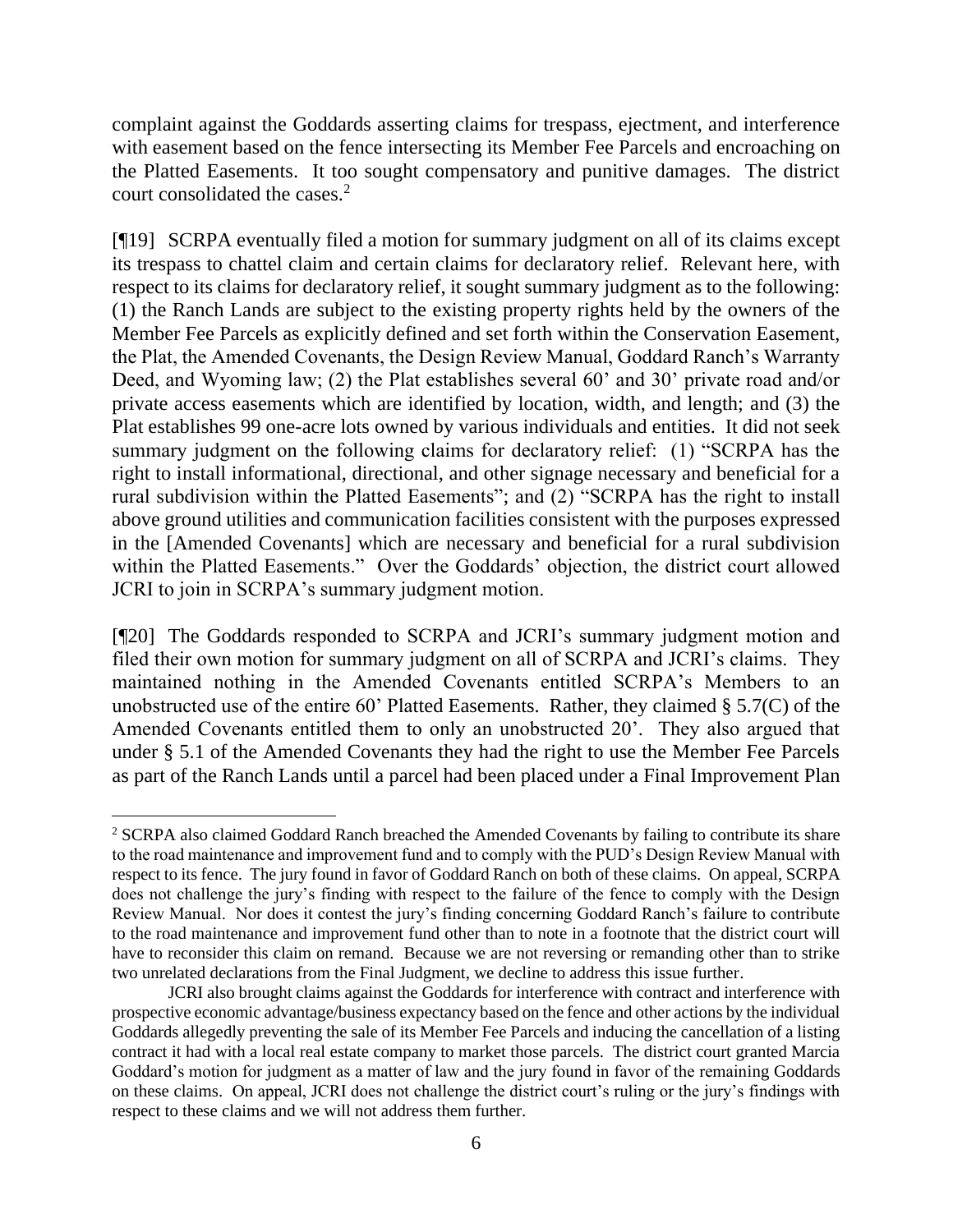and no parcel had yet been placed under such plan. They further claimed § 11 of the Amended Covenants allowed them to conduct agricultural operations including grazing on the Ranch Lands and § 9.1 permitted them to construct fencing on the Ranch Lands necessary to their operations. With respect to SCRPA's trespass to chattel claim based on Goddard Ranch's removal of the sign, the Goddards claimed, *inter alia*, the sign belonged to JCRI, not SCRPA, and therefore SCRPA could not sustain its claim.<sup>3</sup>

[¶21] In response to the Goddards' summary judgment motion, SCRPA acknowledged there was a dispute as to the sign's ownership and withdrew its trespass to chattel claim. The district court dismissed that claim with prejudice. It also granted summary judgment to SCRPA on the three declarations stated above. It denied SCRPA and JCRI's motion and the Goddards' cross-motion in all other relevant respects. It concluded some of the language in the Covenants was ambiguous but did not identify the ambiguities. It also decided there were genuine issues of material fact in dispute including: (1) whether the Platted Easements are defined easements or cross-over easements; (2) whether the fences built on the Member Fee Parcels encumber their legal title; (3) whether the fences make any of the Member Fee Parcels inaccessible; and (4) whether the Amended Covenants require the entire Platted Easements to be unobstructed or whether they can be obstructed so long as there is an unobstructed horizontal clearance width of not less than 20' and an unobstructed vertical clearance of not less than 13.5'.

[¶22] Prior to trial, the parties agreed SCRPA's remaining claims for declaratory relief were equitable in nature and would be decided by the district court after trial. SCRPA and JCRI also dismissed their interference with easement claims. The trespass, ejectment, and breach of contract claims were tried to a jury. At the close of SCRPA and JCRI's evidence, the Goddards filed a motion for judgment as a matter of law under Rule 50, which the district court granted with respect to SCRPA and JCRI's claims for punitive damages. SCRPA and JCRI did not file a Rule 50 motion.

[¶23] The jury returned a Special Verdict finding SCRPA had failed to prove the entire width of the Platted Easements shall remain unobstructed by any structure or object placed there by Goddard Ranch; SCRPA had failed to prove the terms of the Amended Covenants; and JCRI had failed to prove Goddard Ranch was not entitled to fence across any Member Fee Parcels. Based on these findings and per the Special Verdict's instructions, the jury

<sup>&</sup>lt;sup>3</sup> The Goddards also argued the Amended Covenants did not apply to them because they were not signed by SCRPA, the owner of the Ranch Lands at the time of the Amended Covenants' effective date. The district court rejected this argument. It concluded (1) JCRI, the owner of the Ranch Lands at the time they were sold to Goddard Ranch, signed the Amended Covenants and intended for them to apply to the purchaser of the Ranch Lands; (2) the Amended Covenants run with the land, including the Ranch Lands; (3) the Amended Covenants are incorporated into Goddard Ranch's warranty deed; and (4) in the alternative, the Amended Covenants qualify as equitable servitudes binding on all parties. Other than noting that the Amended Covenants were not signed by the Ranch Owner, the Goddards do not challenge this ruling on appeal.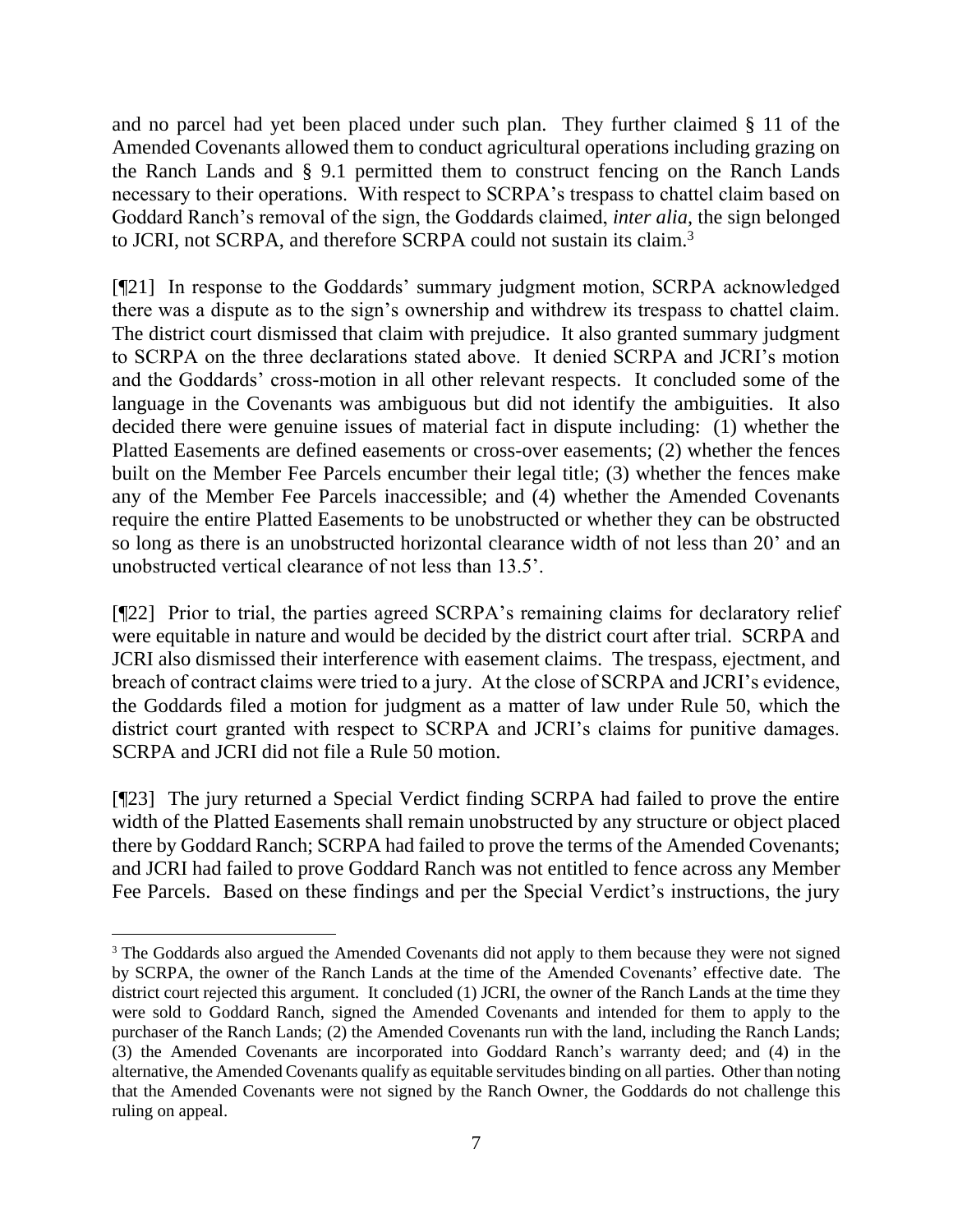did not make findings as to whether the Goddards had intentionally entered the Platted Easements and Member Fee Parcels by erecting their fence or whether Goddard Ranch had breached § 6.1 of the Amended Covenants.

[¶24] Subsequently, the Goddards filed a motion asking the district court to enter final judgment in their favor on all claims, including SCRPA's remaining requests for declaratory relief. SCRPA and JCRI also moved for entry of a final judgment. Relevant here, they acknowledged the jury's findings precluded judgment in SCRPA's favor with respect to some of its requests for declaratory relief but nevertheless claimed SCRPA was entitled to judgment declaring it has "the right to install informational, directional, and other signage necessary and beneficial for a rural subdivision within the Platted Easements" and "the right to install above ground utilities and communication facilities consistent with the purposes expressed in the [Amended Covenants] which are necessary and beneficial for a rural subdivision within the Platted Easements." They argued SCRPA was entitled to judgment on these claims because the trial evidence established (1) JCRI owns funds held in escrow pursuant to an agreement with Johnson County for the installation of information, directional, and other signage necessary and beneficial to a rural subdivision; (2) the jury instructions reflected the district court's determination that "the rights of the owner of the easement include all rights incident or necessary to realize the purposes of the easement"; and (3) the evidence at trial demonstrated that several above ground utility boxes exist within the Platted Easements and such infrastructure is not only incidental and necessary to realize the benefit of a utility easement but is evidence of how the parties historically interpreted the scope of the utility easements. The Goddards objected to entry of judgment in favor of SCRPA with respect to these claims because § 7.3 of the Amended Covenants gives SCRPA's Members only the right to install an information board within an entryway easement, which has never been defined, located, or installed, and § 5.9 specifically prohibits above ground utilities. The district court decided the requested declarations were warranted under the law of the case, the jury instructions, and the jury verdict and incorporated them into the Final Judgment. These appeals followed.

#### **DISCUSSION**

## *1. Is the district court's denial of SCRPA and JCRI's motion for summary judgment reviewable on appeal?*

[¶25] JCRI and SCRPA argue the district court improperly denied their motion for summary judgment based on its erroneous determination that the Amended Covenants' language relating to the Platted Easements and Member Fee Parcels was ambiguous. The Goddards argue SCRPA and JCRI cannot challenge the district court's denial of summary judgment on appeal because they failed to file a motion for judgment as a matter of law under Rule 50. We agree with the Goddards, in part. Regardless of whether a Rule 50 motion was filed, we will not review the district court's order denying summary judgment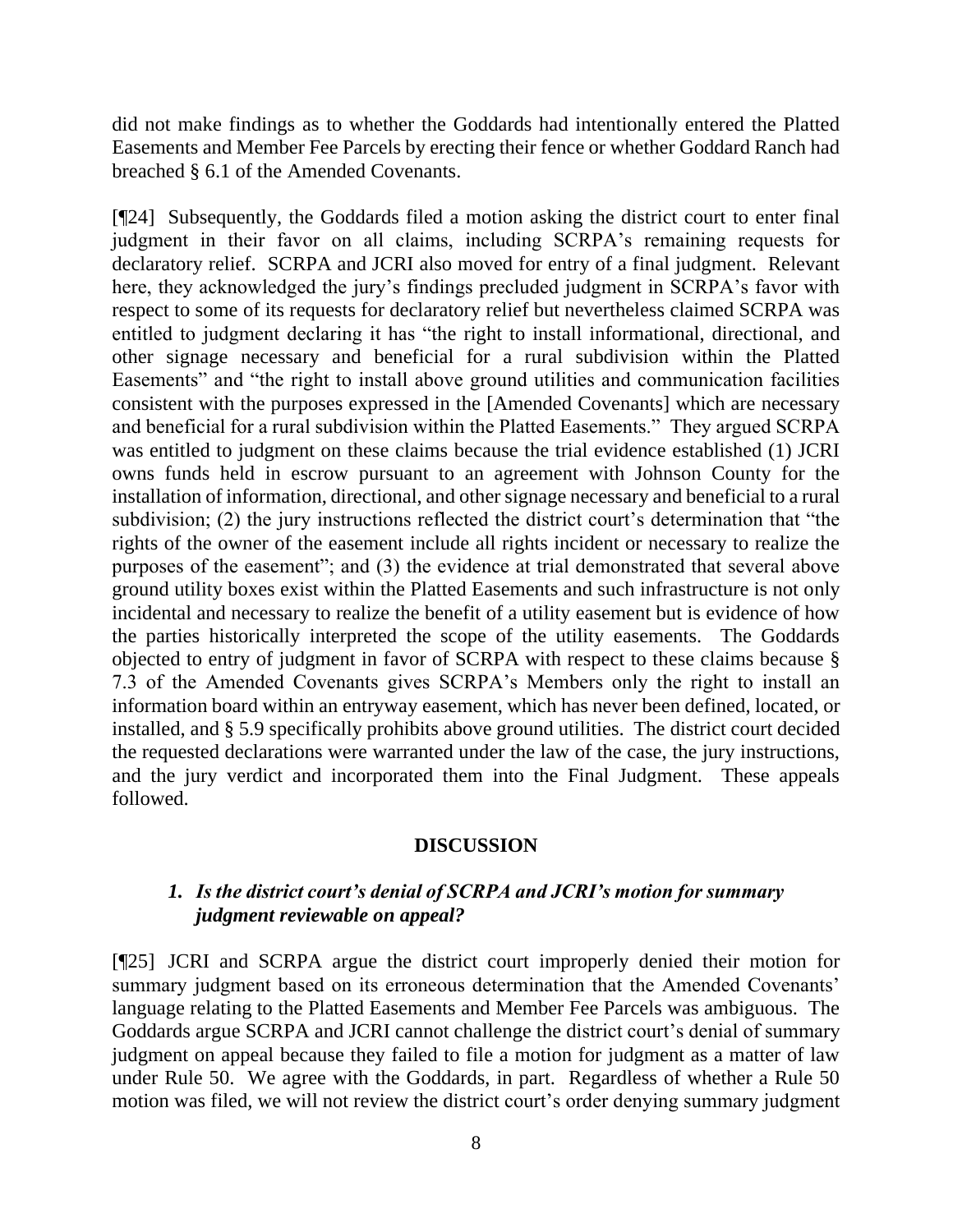because such orders are not reviewable on appeal following a full trial on the merits. *See Halvorson v. Sweetwater Cnty. Sch. Dist. No. 1*, 2015 WY 18, ¶ 21, 342 P.3d 395, 402 (Wyo. 2015) ("[C]hallenges to the denial of a defendant's summary judgment motion are generally not reviewable.") (citing *Irene v. Seneca Ins. Co.*, 2014 WY 145, ¶ 23, 337 P.3d 483, 492 (Wyo. 2014)); *Tribe v. Peterson*, 964 P.2d 1238, 1241 (Wyo. 1998) ("The denial of summary judgment may not be reviewed on appeal following [a] trial on the merits.") (citation omitted); *Cargill, Inc. v. Mountain Cement Co.*, 891 P.2d 57, 61 (Wyo. 1995) ("We hold that it is improper to review the denial of a motion for summary judgment following a trial on the merits."). *See also, Ortiz v. Jordan*, 562 U.S. 180, 183-184, 131 S. Ct. 884, 178 L. Ed. 2d 703 (2011) ("We granted review . . . to decide a threshold question on which the Circuits are split: May a party, as the Sixth Circuit believed, appeal an order denying summary judgment after a full trial on the merits? *Our answer is no*. The order retains its interlocutory character as simply a step along the route to final judgment.") (footnote omitted) (emphasis added). The only exceptions to the rule are "when (1) summary judgment is denied based on a claim of qualified or governmental immunity, and (2) when the court grants one party's motion for summary judgment and denies the opposing party's motion for summary judgment and the court's decision completely resolves the case." *Irene*, ¶ 23 n.6, 337 P.3d 492 n.6 (citations omitted). Neither exception applies here.

[¶26] JCRI and SCRPA acknowledge that a district court's order denying summary judgment is generally not appealable. Nevertheless, they argue there is an exception for legal issues decided at the summary judgment stage. According to them, because the district court's order denying their summary judgment motion resulted in a legal ruling that the Amended Covenants were ambiguous and this legal ruling became the law of the case, it is reviewable. They rely primarily on *Pennaco Energy, Inc. v. Sorenson*, 2016 WY 34, 371 P.3d 120 (Wyo. 2016); *Essex Holding, LLC v. Basic Props., Inc.*, 2018 WY 111, ¶ 47, 427 P.3d 708, 723 (Wyo. 2018); and *Big-D Signature Corp. v. Sterrett Props., LLC*, 2012 WY 138, ¶¶ 18-19, 288 P.3d 72, 77 (Wyo. 2012).

[¶27] Pennaco entered into an agreement with Sorenson, who later sued Pennaco for breach of the agreement. *Pennaco Energy*, ¶¶ 7, 14, 371 P.3d at 122, 124. Pennaco moved for summary judgment arguing it was not obligated to perform under the agreement because it had assigned its rights in the agreement to a third party. *Id.*, ¶ 15, 371 P.3d at 124. The district court denied the motion, deciding "in effect" that Pennaco remained liable under the agreement. *Id.*, ¶ 16, 371 P.3d at 124. The case proceeded to a jury trial on the issue of the amount of damages Pennaco owed for breaching the agreement. *Id*. The jury awarded Sorenson over \$1 million in damages and the district court entered judgment accordingly. *Id.*, ¶ 19, 371 P.3d at 125.

[¶28] On appeal, Pennaco argued the district court erred at the summary judgment stage when it determined as a matter of law that it remained liable to perform under the agreement after it had assigned its interest in the agreement to a third party. *Id*., ¶ 23, 371 P.3d at 125.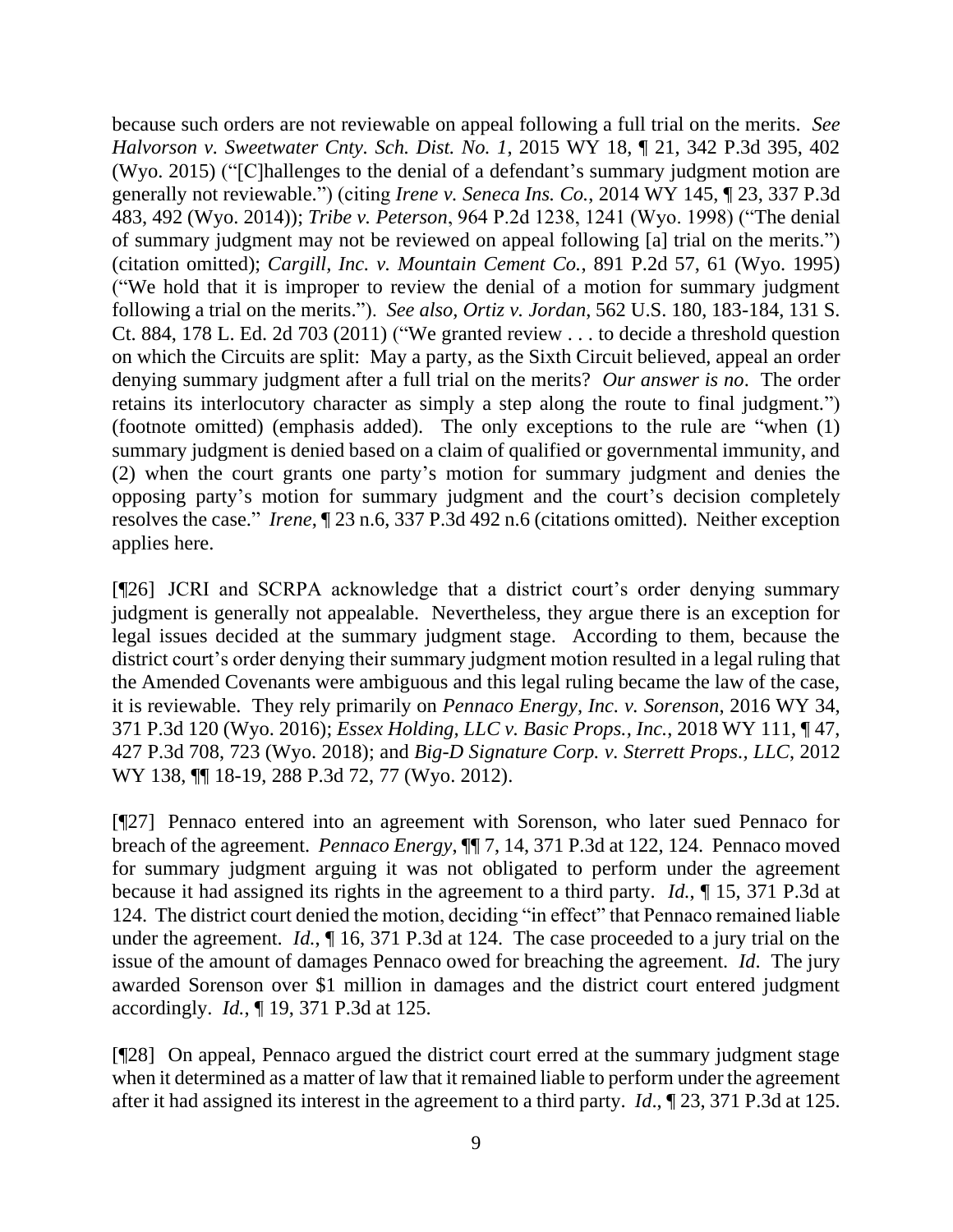Sorenson argued Pennaco did not preserve this issue because it failed to challenge this legal ruling through a motion for judgment as a matter of law. *Id.*, ¶ 25, 371 P.3d at 125-26. We concluded the issue was preserved. *Id.*, ¶ 26, 371 P.3d at 126. Although we recognized challenges to the denial of a summary judgment motion are generally not reviewable on appeal, we nevertheless concluded "there [was] more to the [district court's] order than just the denial of Pennaco's summary judgment motion." *Id*. We explained:

> After studying the order and rest of the record, we conclude that the order denying Pennaco's motion determined as a matter of law that Pennaco remained liable for the obligations in the [agreement]. The ruling did not leave questions of fact for a jury to determine as to Pennaco's contractual duties, but only as to the damages caused by any breach of its obligations . . . . That ruling then became the law of the case, although it was not appealable until it was subsumed into a final judgment on the entire case after the trial. As a result, the issue was preserved for our review.

*Id.* (citations omitted).

[¶29] *Pennaco* is distinguishable. The district court's order in *Pennaco* did "more" than just deny Pennaco's summary judgment motion; it also established the law of the case. *Id*. Indeed, after the district court determined at the summary judgment stage that Pennaco remained liable under the agreement, "Pennaco's continued liability [under the agreement] was treated as a foregone legal conclusion by the parties and the district court"; "it was no longer an issue for jury trial"; and the court's jury instructions "included an instruction not objected to by Pennaco indicating that the court had previously determined that Pennaco was obligated to honor the [agreement] it entered into with Sorenson, and that it was required to fulfill its obligations under the agreement regardless of whether it sold or assigned it to [a third party]." *Id.*, ¶¶ 16, 18, 371 P.3d at 124.

[¶30] In contrast, the district court's order denying SCRPA and JCRI's summary judgment motion in this case did nothing "more" than deny their summary judgment motion. The district court concluded the Amended Covenants were ambiguous and questions of material fact remained as to whether the Goddards' installation of the fence within the Platted Easements and across the Member Fee Parcels breached those Covenants and constituted a trespass. These issues were not thereafter treated as "foregone conclusion[s]" by the court and the parties but rather were sent to the jury, the parties presented evidence on them, and the district court instructed the jury concerning them. In fact, the jury was told that to find for SCRPA on its breach of contract claim, it had to find SCRPA proved the terms of the Amended Covenants and Goddard Ranch breached those terms. It was also instructed that the Platted Easements in this case are identified by location, width, and length and that the law in Wyoming is that the owner of the land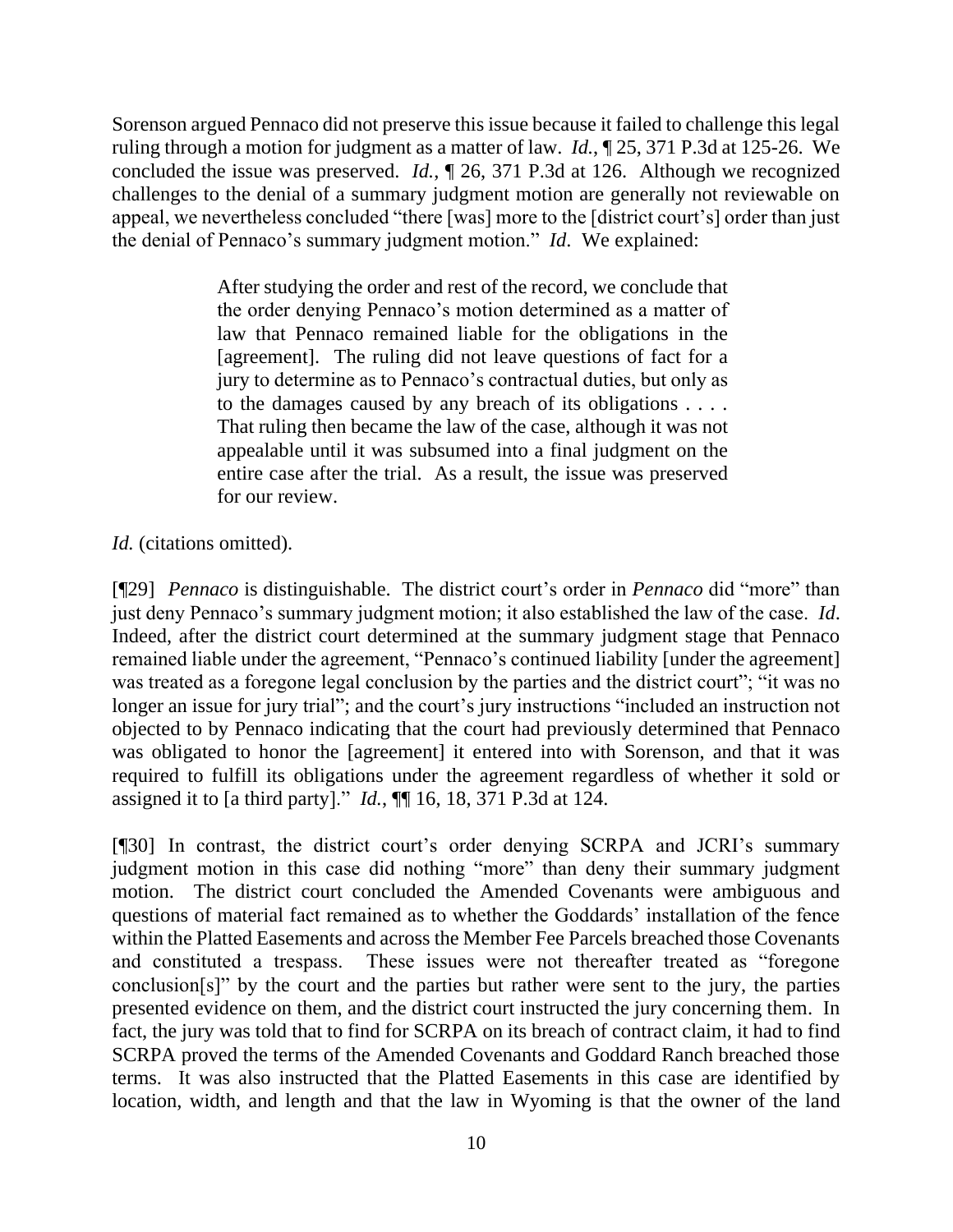underlying such defined easements is prohibited from placing permanent structures or other objects within them. The jury was told if that rule applied, Goddard Ranch would be prohibited from erecting its fence within or across the Platted Easements. However, the jury was instructed that (1) Goddard Ranch believed the Amended Covenants altered the rule and allowed it to construct permanent structures and other objects within the Platted Easements, while (2) SCRPA and JCRI claimed the Amended Covenants reinforced the rule and prohibited Goddard Ranch's fence. The jury was told to consider the Amended Covenants and the rules of contract construction provided in a separate jury instruction to determine which view was correct and whether Goddard Ranch may construct its fence within the Platted Easements. In sum, unlike the district court's order denying Pennaco's motion for summary judgment, the district court's order denying SCRPA and JCRI's summary judgment motion in this case did not establish the "law of the case."

[¶31] In *Essex Holding,* Essex and Basic each owned parcels in a shopping center subject to restrictive covenants which granted each parcel owner an access easement to and from a parking lot. *Essex Holding, LLC*, ¶ 2, 427 P.3d at 713. Basic sought to develop its parcel but such development required a modification of the covenants. *Id.*, ¶ 6, 427 P.3d at 713. Modification of the covenants, in turn, required Essex's consent, which was "not [to] be unreasonably withheld." *Id.*,  $\mathbb{I}$  3, 427 P.3d at 713. Essex refused to consent. *Id.*,  $\mathbb{I}$  15-17, 427 P.3d at 715. Essex sued Basic seeking to quiet title in the access easement and damages for Basic's anticipatory repudiation of the covenants; Basic counterclaimed asserting, among other things, that Essex breached the covenants by unreasonably withholding its consent to Basic's proposed amendment to the covenants. *Id.*, ¶ 18, 427 P.3d at 715. Essex moved for summary judgment on Basic's counterclaim. *Id.*, ¶ 19, 427 P.3d at 715. The district court denied the motion and the case proceeded to trial. *Id.*, ¶¶ 19, 21, 427 P.3d at 715-16. The jury entered a verdict in favor of Basic, finding Essex had unreasonably withheld its consent to Basic's request to modify the covenants. *Id.*, ¶ 23, 427 P.3d at 716. Essex filed a post-trial motion, which the district court denied. *Id.*, ¶ 25, 427 P.3d at 716. On appeal, Essex argued Basic's counterclaim was not ripe because it did not obtain consent from another parcel owner with respect to its proposed modification and the covenants did not permit money damages. *Id.*, ¶ 46, 427 P.3d at 722.

[¶32] We concluded this argument related to the district court's denial of Essex's summary judgment motion on whether Basic could prove its counterclaim. *Id.*, ¶ 47, 427 P.3d at 722. We recognized the denial of Essex's summary judgment motion was not appealable but concluded the alleged legal errors in the district court's denial of Essex's motion merged into and were preserved for our review in the district court's order denying Essex's post-trial motion, which was appealable. *Id.*, ¶¶ 25, 47, 427 P.3d at 716, 723. For this proposition, we cited *State Farm Mutual Auto Ins. Co. v. Shrader*, 882 P.2d 813, 820 (Wyo. 1994). But *State Farm* went further, explaining: "[E]ven in an appeal of a final judgment, *the pre-trial denial of a motion for summary judgment is not generally reviewed. . . . The denial of the summary judgment becomes, in effect, moot except in rare cases*." *Id.* (citations omitted) (emphasis added).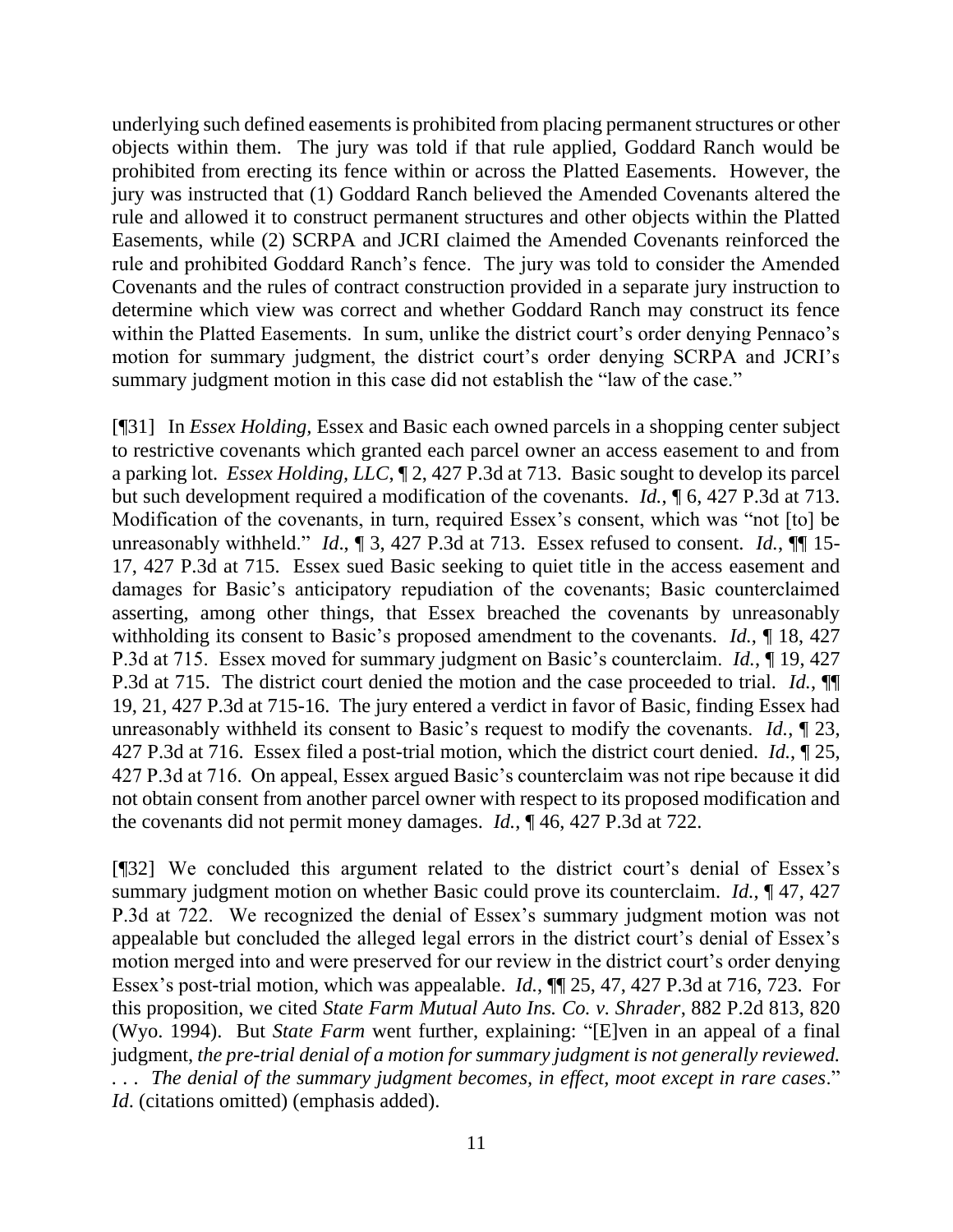#### [¶33] We found "convincing" reasons for the rule:

The final judgment in a case can be tested upon the record made at trial, not the record made at the time summary judgment was denied. Any legal rulings made by the trial court affecting that final judgment can be reviewed at that time in light of the full record. This will prevent a litigant who loses a case, after a full and fair trial, from having an appellate court go back to the time when the litigant had moved for summary judgment to view the relative strengths and weaknesses of the litigants at that earlier stage. Were we to hold otherwise, one who had sustained his position after a fair hearing of the whole case might nevertheless lose, because he had failed to prove his case fully on an interlocutory motion.

*Id.* at 820 (quoting *Evans v. Jensen*, 655 P.2d 454, 459 (Idaho 1982)).

[¶34] These policies militate against our review of the district court's order denying SCRPA and JCRI's motion for summary judgment. SCRPA and JCRI do not seek review of the Final Judgment with respect to this issue.<sup>4</sup> Rather, they want us to step back in time to the summary judgment proceedings and decide, based on that record, that the district court should have granted summary judgment in their favor. But the trial record "supersedes the record existing at the time of the summary-judgment motion." *Ortiz*, 562 U.S. at 184, 131 S.Ct. at 889, 178 L.Ed.2d 703. Moreover, SCRPA and JCRI lost after presenting their case to a jury. To go back now would potentially prejudice the Goddards, who won at trial.

[¶35] SCRPA and JCRI's reliance on *Big-D Signature Corp.* fares no better. Big-D contracted to build a home for several LLCs on Mr. Sterrett's property. *Big-D Signature Corp.*, ¶ 1, 288 P.3d at 73. The contract was modified twice; the second modification contained a new contract price of \$1,509,811. *Id.*, ¶ 4, 288 P.3d at 74. Disputes arose between the parties and each sued the other claiming breach of contract. *Id.*, ¶ 5, 288 P.3d at 74. The district court granted Big-D's motion for partial summary judgment finding there was a valid, unambiguous contract with two modifications and the total contract price was \$1,509,811. *Id.*, ¶ 7, 288 P.3d at 75. The court eventually dismissed the parties' claims without a trial. *Id.*, ¶ 8, 288 P.3d at 75. On appeal, the LLCs and Mr. Sterrett challenged the district court's order granting Big-D's summary judgment motion. *Id.*, ¶ 2, 288 P.3d at

<sup>4</sup> Had SCRPA and JCRI wanted to challenge the Final Judgment with respect to this issue, they should have filed a motion for judgment as a matter of law in the district court, based on the facts proven at trial. *See Tribe*, 964 P.2d at 1241 ("The proper procedural mechanism for challenging an adverse judgment, following a trial on the merits, is a motion for judgment as a matter of law.") (citing *Cargill, Inc.*, 891 P.2d at 61). They did not.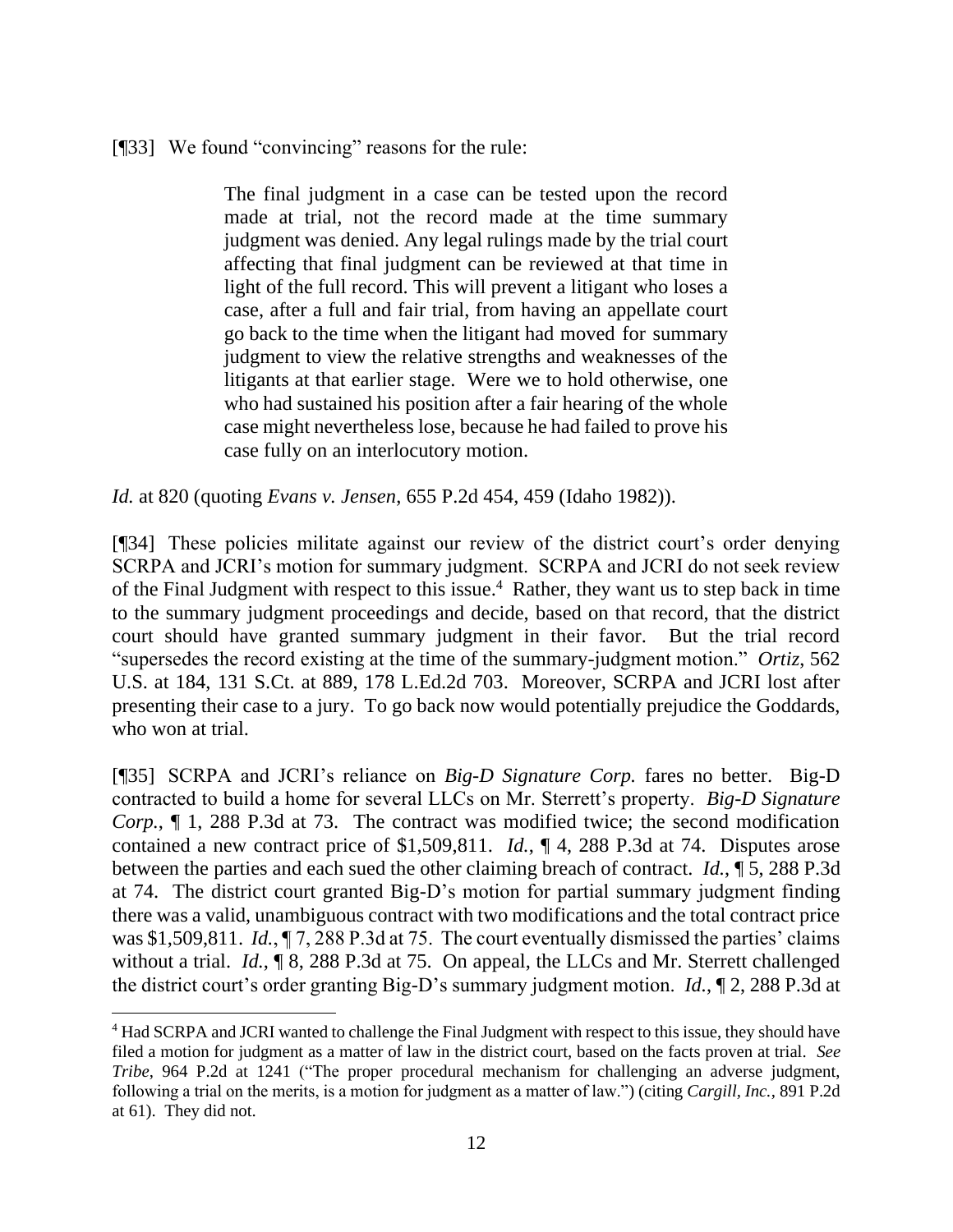74. Big-D argued the order was not properly before us because it was not identified in the notice of appeal or attached as an appendix as required by the rules of appellate procedure. *Id.*,  $\llbracket$  12, 288 P.3d at 76. We concluded we had jurisdiction to review the order because it was subsumed within the district court's dismissal order, which was included in the notice of appeal. *Id.*, ¶ 18, 288 P.3d at 77.

[¶36] We are not concerned with SCRPA and JCRI's failure to identify the district court order denying summary judgment in their Notice of Appeal or to attach it thereto. They did. Moreover, Big-D involved the grant of partial summary judgment, not the denial thereof. Therefore, there was no trial on the merits with respect to the issues involved.<sup>5</sup>

[¶37] The special concurrence/dissent would adopt an additional exception to the rule that one may not appeal a denial of summary judgment, but must raise that issue again through a proper rule 50 motion. This exception would permit an appeal, based on facts presented at summary judgment and not on the facts presented at trial, when the trial court denies summary judgment because it finds the contract ambiguous. There are practical reasons why we have not adopted such an exception. First, there is a strong policy in support of procedures which give trial courts the opportunity to correct mistakes. *See, e.g., Goggins v. Harwood,* 704 P.2d 1282, 1289 (Wyo. 1985) and *Haderlie v. Sondergeroth,* 866 P.2d 703, 715 (Wyo. 1993). Although the concurrence/dissent argues that "there was no likelihood that renewed argument would have caused the district court judge to change his mind," whether a particular trial judge would give fair consideration to a rule 50 motion should not determine whether our rules give the trial judge the opportunity to correct a mistake. We should presume that a trial judge would do so. Second, although determination of whether a contract is ambiguous is a question of law, in some circumstances we permit presentation of evidence outside the four corners of the contract in making that determination. *See Mathisen v. Thunder Basin Coal Co., LLC,* 2007 WY 161 ¶12, 169 P.3d 61, 65 (Wyo. 2007). To avoid inevitable questions about whether a summary judgment denial was based on a purely legal issue or a mixed issue of fact and law, it is preferable to require the issue to be properly raised under rule 50, based on the trial evidence. Making a rule 50 motion is not difficult, and the requirement of such a motion is not novel. Appellants easily could and should have done so.

<sup>5</sup> SCRPA and JCRI also rely on *Ortiz* and *Copar Pumice Co. v. Morris*, 639 F.3d 1025, 1031 (10th Cir. 2011). These cases are not helpful to them. In *Ortiz*, 562 U.S. at 183-84, 131 S.Ct. at 1188-89, 178 L.Ed.2d 703, the Supreme Court held a party may not appeal an order denying summary judgment after a full trial on the merits. In *Copar*, the Tenth Circuit noted it had recognized that denials of summary judgment based on purely legal issues are reviewable on appeal after final judgment but that "[s]ome language in *Ortiz* appear[ed] to undermine [that precedent]." *Id.,* 639 F.3d at 1031 (citations omitted). Nevertheless, it did not need to decide whether *Ortiz* overruled that precedent because the summary judgment motions at issue were denied based on factual, rather than legal, issues. *Id.* at 1031-32.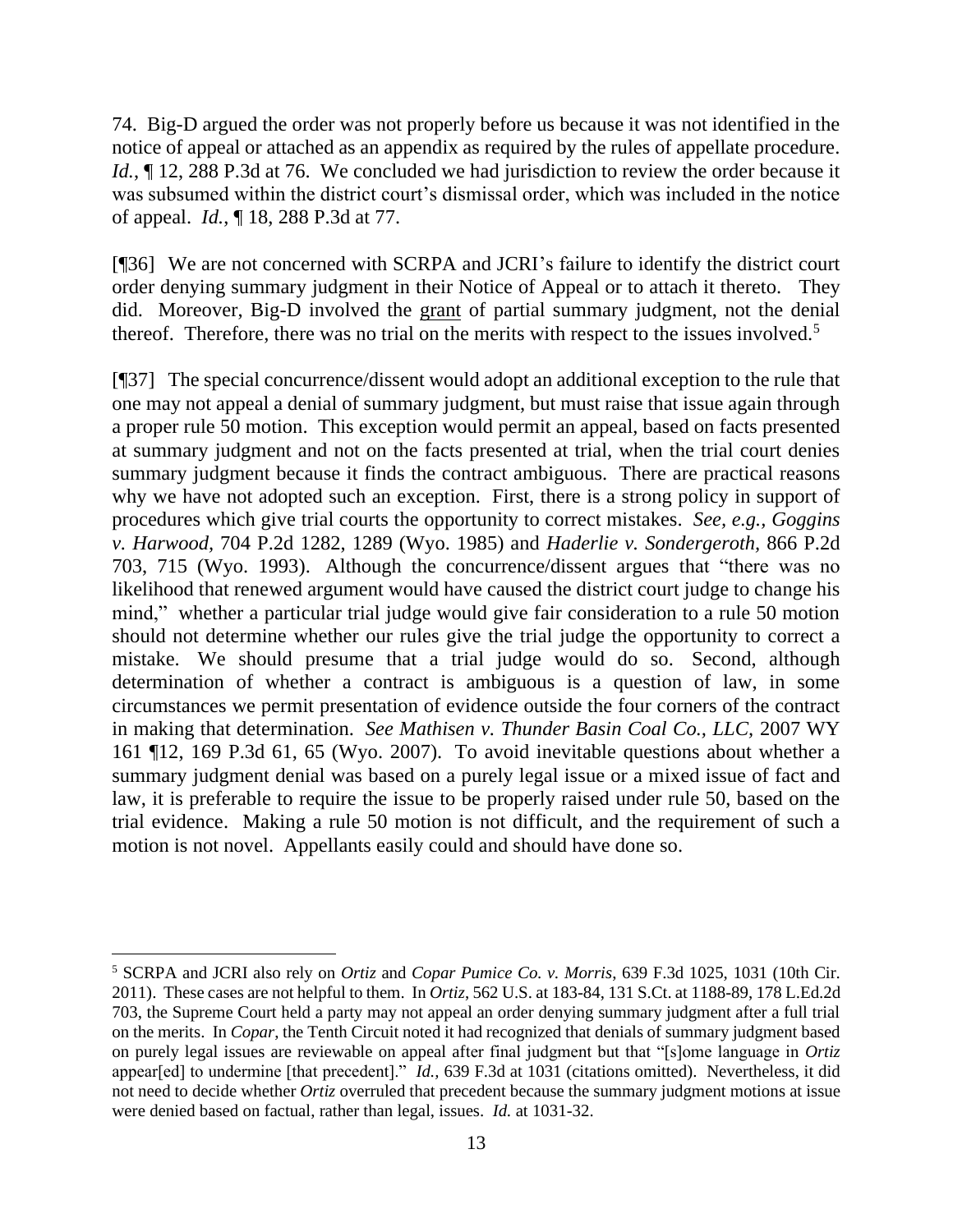[¶38] Because an order denying summary judgment is not subject to review after a full trial on the merits, we do not consider whether the district court erred in denying SCRPA and JCRI's motion for summary judgment.

## *2. Did JCRI and SCRPA waive their insufficiency of the evidence arguments by failing to file a motion for judgment as a matter of law?*

[¶39] SCRPA and JCRI argue there was insufficient evidence supporting the jury's findings that (1) SCRPA had failed to prove the entire width of the Platted Easements must remain unobstructed by any structure or object placed there by Goddard Ranch; (2) SCRPA had failed to prove the terms of the Amended Covenants; and (3) JCRI had failed to prove Goddard Ranch is not entitled to fence across any of the Member Fee Parcels. The Goddards claim SCRPA and JCRI have waived these arguments because they failed to file a motion for judgment as a matter of law. We again agree with the Goddards.

[¶40] "It is thoroughly established with some limited exceptions that the sufficiency of the evidence is not reviewable on appeal unless a motion for [judgment as a matter of law] was made in the trial court."<sup>6</sup> Belle Fourche Pipeline Co. v. Elmore Livestock Co., 669 P.2d 505, 512 (Wyo. 1983) (citations omitted); *Joly v. Safeway Stores, Inc.*, 502 P.2d 362, 364 (Wyo. 1972) ("In the absence of [a] motion for a [judgment as a matter of law] on the question of liability[,] the sufficiency of the evidence may not be urged upon appeal and is not subject to review."). *See also*, *Ortiz*, 562 U.S. at 189, 131 S.Ct. at 891-92, 178 L.Ed.2d 703 ("Nor did [the defendants] avail themselves of Federal Rule of Civil Procedure 50(b), which permits the entry, post verdict, of judgment for the verdict loser if the court finds that the evidence was legally insufficient to sustain the verdict. *See* Rule 50(a), (b). Absent such a motion, we have repeatedly held, an appellate court is 'powerless' to review the sufficiency of the evidence after trial.") (quoting *Unitherm Food Sys., Inc. v. Swift-Eckrich, Inc.*, 546 U.S. 394, 405, 126 S. Ct. 980, 163 L. Ed. 2d 974 (2006)); Wright & Miller, Federal Practice and Procedure, § 2536 ("It is thoroughly established by numerous judicial pronouncements that the sufficiency of the evidence is not reviewable on appeal unless a motion for judgment as a matter of law under Federal Rule 50 was made in the trial court.") (collecting cases at n.1).

[¶41] The reasons for the rule are three-fold. *Little v. Bankers Life & Cas. Co.*, 426 F.2d 509, 511 (5th Cir. 1970). First, "a litigant may not gamble on the jury's verdict and then later question the sufficiency of the evidence on appeal." *Id*. Second, a party who does not move for judgment as a matter of law "must have been of the view that the evidence made a case for the jury; he should not be permitted on appeal to impute error to the trial judge for sharing that view." *Id*. Finally, requiring a party to alert the court and opposing party of a claimed deficiency in the evidence prior to the jury deliberating allows the

<sup>6</sup> Prior to 1993, a "judgment as a matter of law" was referred to as a "directed verdict." *Hatch v. State Farm Fire & Cas. Co.*, 930 P.2d 382, 394 (Wyo. 1997).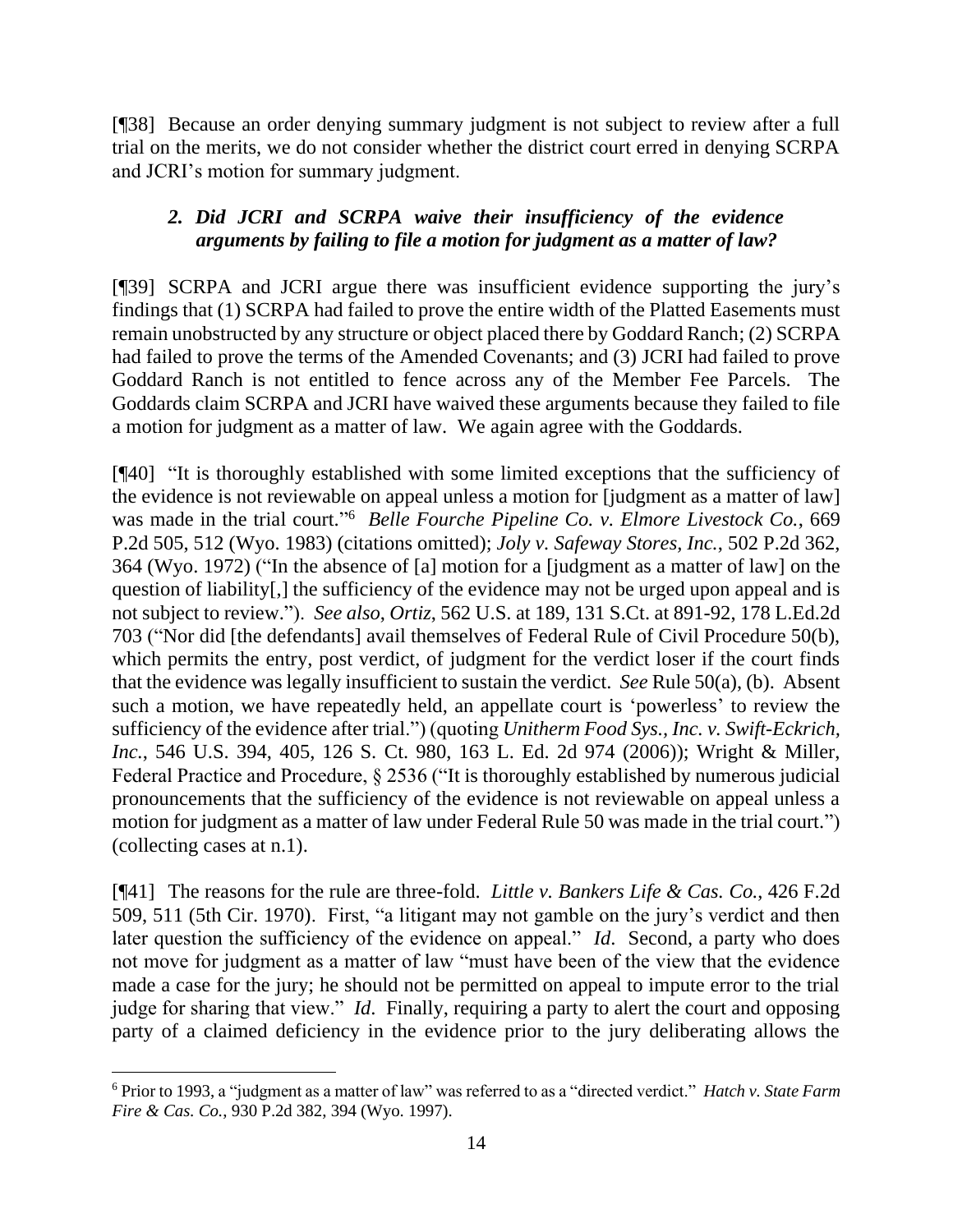opposing party "to do whatever can be done to mend his case." *Quinn v. Sw. Wood Prods., Inc.*, 597 F.2d 1018, 1025 (5th Cir. 1979). "But if the court and [opposing] counsel learn of such a claim for the first time after verdict, both are ambushed and nothing can be done except by way of a complete new trial. It is contrary to the spirit of our procedures to permit counsel to be sandbagged by such tactics or the trial court to be so put in error." *Id*.

[¶42] SCRPA and JCRI concede they did not file a Rule 50 motion in the district court but nevertheless claim their failure to do so does not preclude our review of their insufficiency of the evidence arguments. According to them, we have reviewed such arguments in a number of cases even though they were not raised in a Rule 50 motion in the district court. The cases cited, however, are not persuasive. They either (1) precede our announcement of the rule in *Belle Fourche Pipeline Co.* and *Joly*; (2) do not discuss, let alone mention, the Rule 50 motion requirement; and/or (3) are silent as to whether a Rule 50 motion was or was not filed. *See, e.g., Mgmt. Nominees, Inc. v. Skowronska*, 2019 WY 105, ¶¶ 19-22, 450 P.3d 672, 678 (Wyo. 2019) (second scenario); *Sun Land & Cattle Co. v. Brown*, 394 P.2d 387, 388-89 (Wyo. 1964) (first scenario); *Kahler v. Martin*, 570 P.2d 720, 720-21 (Wyo. 1977) (first scenario); *Tatman v. Cordingly*, 672 P.2d 1286, 1288 (Wyo. 1983) (third scenario); *Landmark, Inc. v. Stockmen's Bank & Tr. Co.*, 680 P.2d 471, 475, 477 (Wyo. 1984) (second scenario); *Turcq v. Shanahan*, 950 P.2d 47, 50-52 (Wyo. 1997) (third scenario). Under such circumstances, we decline to read any of them as dispensing with the requirement of a Rule 50 motion in order to preserve insufficiency of the evidence arguments for appeal.

[¶43] SCRPA and JCRI waived their insufficiency of the evidence arguments by failing to file a motion for judgment as a matter of law in the district court.

# **3.** *Did SCRPA and JCRI waive their argument that the Special Verdict and Final Judgment are inconsistent by preparing and submitting the Final Judgment for the district court's approval?*

[¶44] SCRPA and JCRI argue the jury's Special Verdict essentially found the Goddards may construct a barbed-wire fence within and across the Platted Easements. According to them, that finding is inconsistent with the Final Judgment which declares SCRPA has the right to install "informational, directional, and other signage" and "above ground utilities and communication facilities" within the Platted Easements. They contend SCRPA cannot place signage and above ground utilities and communication facilities within the Platted Easements if Goddard Ranch is also allowed to place a barbed-wire fence within them, as the jury found. Because the Special Verdict and Final Judgment cannot be reconciled as a matter of law, they contend reversal is required. The Goddards argue SCRPA and JCRI have waived this argument because they requested, prepared, and submitted the Final Judgment which the district court approved. Once again, the Goddards are correct.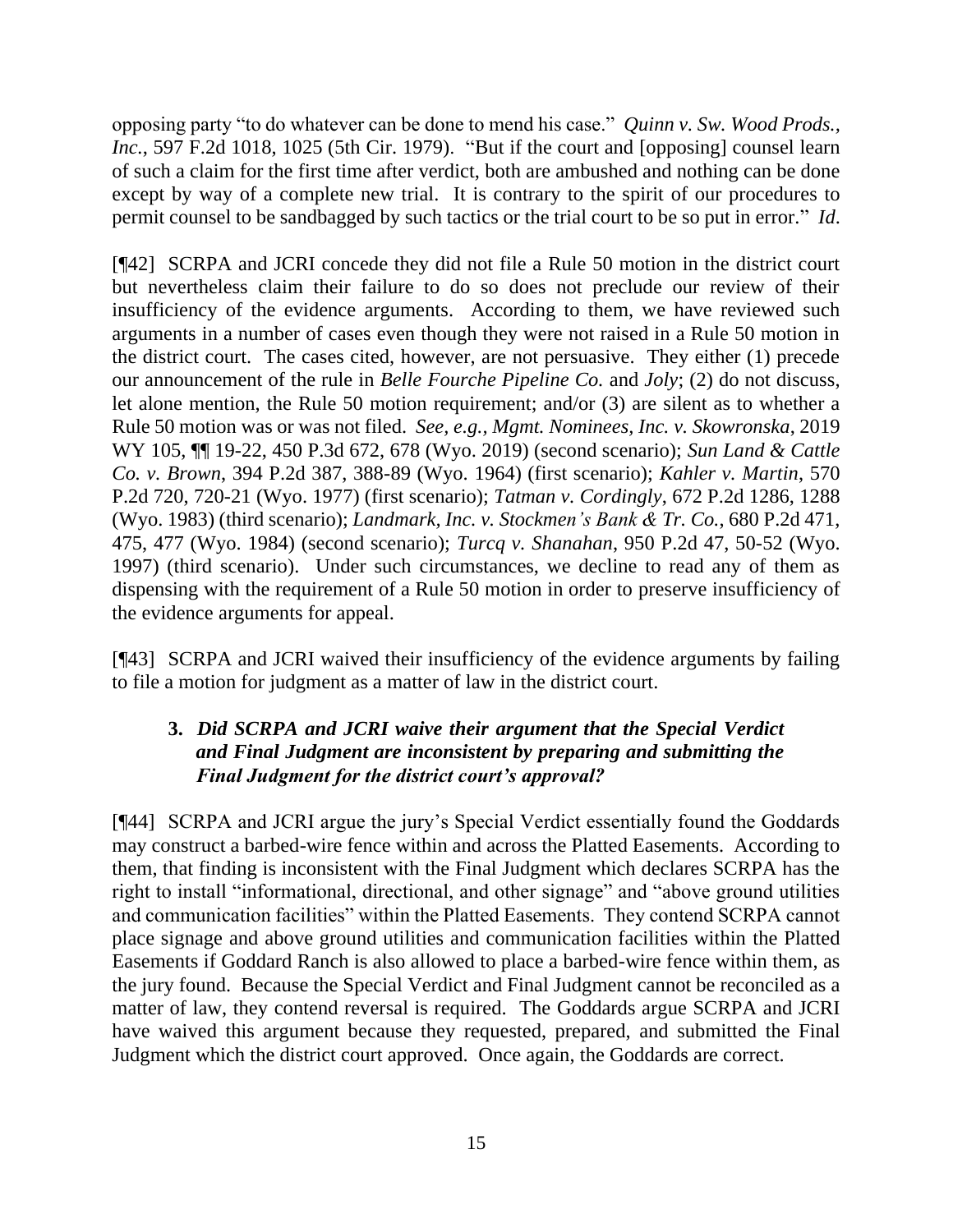[¶45] SCRPA and JCRI prepared and submitted the Final Judgment, which included the subject declarations, for the court's approval. Under the invited error doctrine, they cannot now complain on appeal of errors they themselves induced the court to commit. *See In re Adoption of CF*, 2005 WY 118, ¶ 27, 120 P.3d 992, 1002 (Wyo. 2005) ("[A] party does not get to complain on appeal of errors which he himself induced or provoked the court or the opposite party to commit.") (quotations omitted). *See also, Platt v. Platt*, 2011 WY 155, ¶ 21, 264 P.3d 804, 811 (Wyo. 2011) ("'If a party requests or moves the court to make a ruling which is actually erroneous and the court does so, that party cannot take advantage of the error on appeal or review.'") (quoting *Robbins v. Robbins*, 2002 WY 80, ¶ 10, 46 P.3d 880, 883 (Wyo. 2002)).

[¶46] SCRPA and JCRI argue that while the invited error doctrine may seem "at first blush" to apply, the doctrine is much narrower. According to them, they are not appealing the Final Judgment with respect to the declarations at issue as they admit they invited and induced the district court to make those declarations. Rather, they say their argument focuses on the district court's Final Judgment and Special Verdict being irreconcilable as a matter of law. They explain:

> SCRPA and the Members cannot exercise their rights and utilize areas within the defined Platted Easements for signage and above ground utilities/communications facilities (and other activities as expressly provided for in the Covenants) where Goddard Ranch is able to block access by cutting through that defined area with barbed-wire fencing. As such, the invited error doctrine does not apply to this circumstance. *See generally Bromley v. State*, 2007 WY 20, ¶ 26, 150 P.3d 1202, 1211 (Wyo. 2007) (illuminating circumstances where the invited error doctrine does not apply); *Wardell v. McMillan*, 844 P.2d 1052, 1065 (Wyo. 1992) (same).

[¶47] Although not entirely clear, it appears SCRPA and JCRI believe there is an exception to the invited error doctrine when a district court errs as a matter of law in entering a final judgment that is inconsistent with the jury's verdict. We have found no such exception and the cases they cite do not support such exception. *Bromley*, ¶¶ 23-26, 150 P.3d at 1210-11 (rejecting State's argument that Mr. Bromley had waived his argument that a witness's testimony was erroneously admitted under Wyoming Rule of Evidence 404(b) where Mr. Bromley objected to the testimony but also mistakenly informed the court that it had already ruled on the admissibility of the testimony prior to trial; the invited error doctrine did not apply to these circumstances because Mr. Bromley did not solicit or consent to the witness' testimony but rather objected to it); *Wardell*, 844 P.2d at 1065 (concluding invited error doctrine did not preclude Mr. Wardell's challenge to district court's order allowing pretrial settlements to be disclosed to the jury; Mr. Wardell objected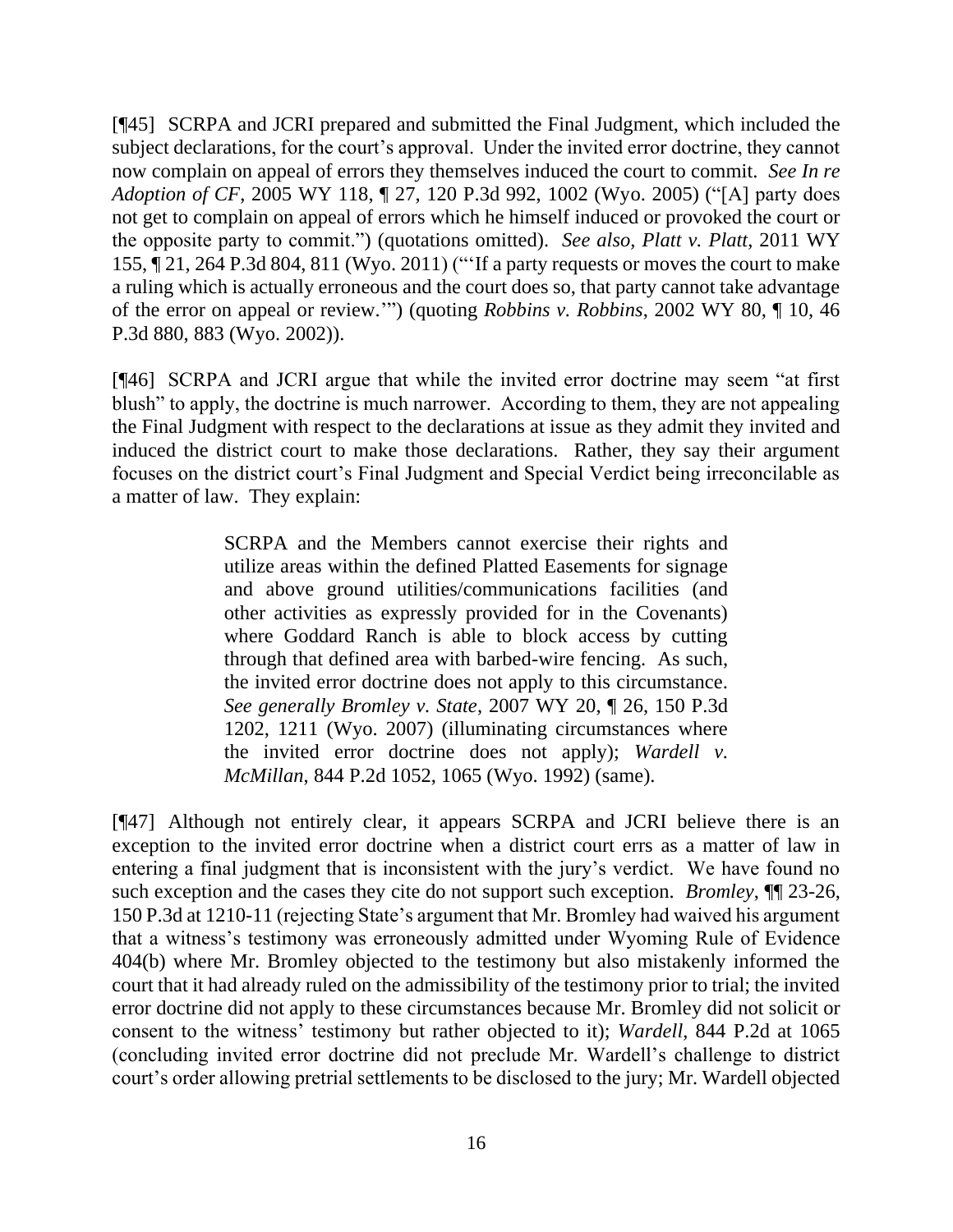to the disclosure of the settlements and only sought disclosure of the settlements' amounts after the district court concluded Wyoming law required the settlements to be disclosed).<sup>7</sup>

[¶48] SCRPA and JCRI waived their argument that the Final Judgment and Special Verdict are inconsistent by inviting the complained of error. Moreover, as we will now explain, the district court erred in including in the Final Judgment the subject declarations as there was no justiciable controversy with respect to these matters. Because those declarations must be struck from the Final Judgment, SCRPA and JCRI's argument that those declarations are inconsistent with the Special Verdict is moot.

## **4.** *Was there a justiciable controversy with respect to SCRPA's claims for declaratory relief concerning its right to install signage and above ground utilities and communication facilities within the Platted Easements?*

[¶49] Goddard Ranch argues, *inter alia*, that the district court's declarations that SCRPA has "the right to install informational, directional, and other signage necessary and beneficial for a rural subdivision within the Platted Easements" and "the right to install above ground utilities and communication facilities consistent with the purposes expressed in the [Amended Covenants] which are necessary and beneficial for a rural subdivision within the Platted Easements" are impermissible advisory opinions because there was no justiciable controversy concerning such signs, utilities, and communication facilities. SCRPA argues it presented a justiciable controversy with respect to these claims. It points to its complaint, wherein it alleged Luke Goddard willfully, and without regard to SCRPA Members' rights, removed an informational sign erected by SCRPA within the Platted Easements and, after removing the sign, dragged it approximately 100 yards from its location. It claimed this action infringed upon its Members' rights under the Conservation Easement, Plat, Amended Covenants, the Design Review Manual, Goddard Ranch's Warranty Deed, and Wyoming law. It also points out that while the parties agreed the district court would decide the declaratory relief claims after trial, there was evidence concerning them at trial. John Jenkins, SCRPA's President, testified as to the necessity for

<sup>7</sup> SCRPA and JCRI also claim the Final Judgment and Special Verdict are inconsistent because the Final Judgment declares "the Plat establishes several 60' and 30' private road and/or private access easements which are identified by location, width, and length" while the Special Verdict essentially found Goddard Ranch may construct a barbed-wire fence within and across the Platted Easements. According to them, these two findings are inconsistent because under *Lamb v. Wyoming Game & Fish Comm'n*, 985 P.2d 433, 438 (Wyo. 1999), a holder of an easement defined by location, width and length is entitled to use the entire width of such easement unobstructed by structures or other objects like a fence. SCRPA and JCRI raised the *Lamb* argument in their motion for summary judgment, which was denied. The issue was sent to the jury which, although instructed of the *Lamb* rule, found the Amended Covenants altered the rule and allowed Goddard Ranch to construct fences. SCRPA and JCRI are again attempting to challenge the district court's order denying their summary judgment motion; as we have already explained, that order is not reviewable on appeal. Moreover, they proposed the jury instructions on this issue and prepared and submitted the Final Judgment. They cannot now complain of an error they invited.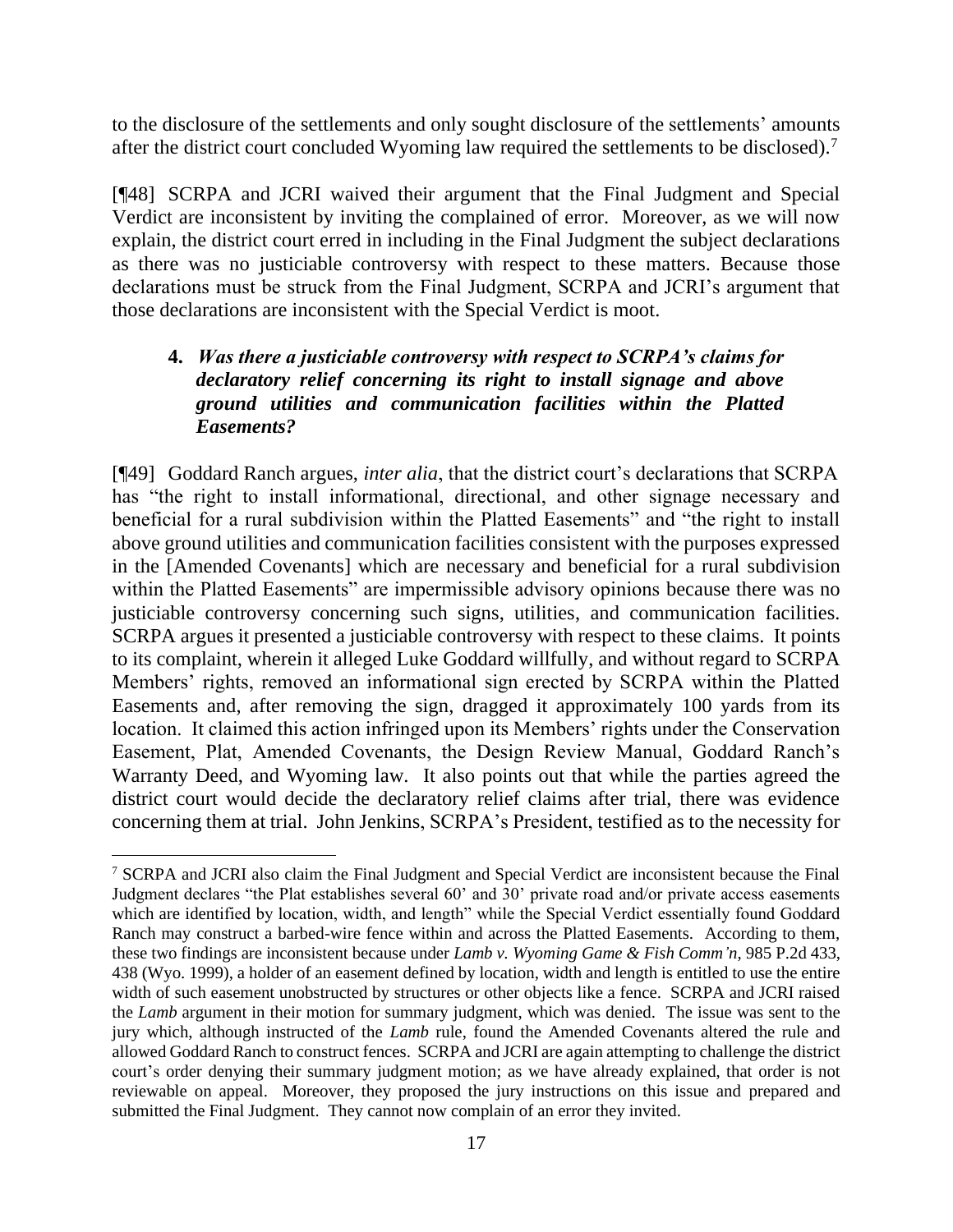signage, including signs related to road safety. He also testified to Goddard Ranch's removal of three informational and marketing signs that had been attempted to be placed within the Platted Easements, two in March 2015 and one in July 2016. Pictures of these signs, including Luke Goddard's removal of the latter sign, were admitted as evidence. With respect to above ground utilities and communication facilities, SCRPA says Mr. Jenkins testified about the already existing above ground utilities, including junction boxes. It claims that due to Goddard Ranch's fence, its members cannot now access areas where additional necessary utilities are to be installed. For the fourth time, we agree with Goddard Ranch.

[¶50] The Uniform Declaratory Judgments Act permits courts to "declare rights, status and other legal relations whether or not further relief is or could be claimed." Wyo. Stat. Ann. § 1-37-102 (LexisNexis 2019). To maintain a declaratory judgment action, the challenger must present a justiciable controversy. *The Tavern, LLC v. Town of Alpine*, 2017 WY 56, ¶ 25, 395 P.3d 167, 174 (Wyo. 2017); *see also Rocky Mountain Oil & Gas Ass'n v. State*, 645 P.2d 1163, 1168 (Wyo. 1982). "Put plainly, a justiciable controversy is a controversy fit for judicial resolution." *The Tavern, LLC, ¶* 25, 395 P.3d at 174. The declaratory judgment procedure cannot be used to secure an advisory judgment. *Rocky Mountain Oil & Gas Ass'n*, 645 P.2d at 1168.

[¶51] To establish a justiciable controversy under the Declaratory Judgments Act, the four-factor *Brimmer* test must be met. *Leavitt v. State ex rel. Wyoming Dept. of Transportation*, 2017 WY 149, ¶ 7, 406 P.3d 1266, 1269 (Wyo. 2017) (citing *Brimmer v. Thomson*, 521 P.2d 574 (Wyo. 1974)). Those factors are:

> 1. The parties have existing and genuine, as distinguished from theoretical, rights or interests.

> 2. The controversy must be one upon which the judgment of the court may effectively operate, distinguished from a debate or argument evoking a purely political, administrative, philosophical or academic conclusion.

> 3. It must be a controversy the judicial determination of which will have the force and effect of a final judgment in law or decree in equity upon the rights, status or other legal relationships of one or more of the real parties in interest, or, wanting these qualities to be of such great and overriding public moment as to constitute the legal equivalent of all of them.

> 4. The proceedings must be genuinely adversary in character and not a mere disputation, but advanced with sufficient militancy to engender a thorough research and analysis of the major issues.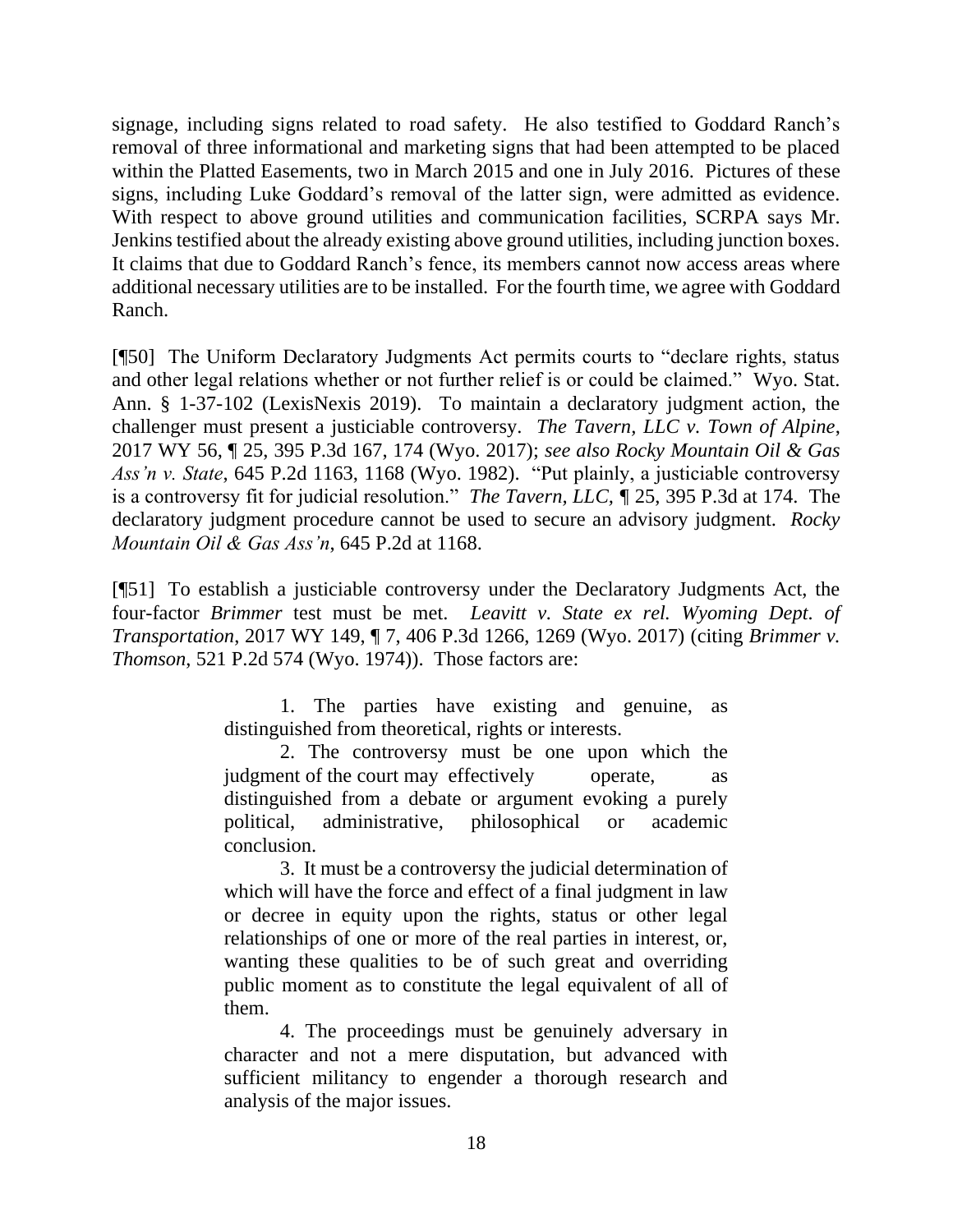*Id.* (quoting *William F. West Ranch, LLC v. Tyrrell*, 2009 WY 62, ¶ 12, 206 P.3d 722, 727 (Wyo. 2009), and citing *Brimmer*, 521 P.2d at 578). 8

[¶52] Under the first *Brimmer* factor, SCRPA must show a "tangible interest which has been harmed." *Allred v. Bebout*, 2018 WY 8, ¶ 44, 409 P.3d 260, 273 (Wyo. 2018) (quoting *William F. West Ranch*, ¶ 22, 206 P.3d at 730). SCRPA cannot satisfy this factor with respect to either declaration.

[¶53] Mr. Jenkins testified at trial that before Goddard Ranch purchased the Ranch Lands, there were two signs within the Platted Easements at the north and south entries of the PUD. He told the jury that after Greg Goddard took those signs down in February or March 2015, JCRI eventually installed an informational/marketing sign within a 60' Platted Easement at the south entry on July 8, 2016. That same day, Goddard Ranch had the sign removed; it was placed lying down on the Ranch Lands.

[¶54] SCRPA never brought any claims with respect to Greg Goddard's removal of the two signs in early 2015. While SCRPA alleged in its complaint that Goddard Ranch had improperly removed the informational/marketing sign from the Platted Easements in July 2016, this allegation formed the basis for its trespass to chattel claim which it later withdrew due to conflicting evidence concerning the sign's ownership. This evidence was later admitted at trial, but not for purposes of establishing any of SCRPA's claims for declaratory relief. Rather, it was admitted to support JCRI's claims that the Goddards' actions prevented the sale of its Member Fee Parcels and induced the cancellation of its contract with a local real estate company to market those lots. *See, supra,* n. 2. Indeed, the sign belonged to JCRI. There was never any attempt by SCRPA to install "informational" signage within the Platted Easements, nor any allegations that Goddard Ranch or its fence prevented SCRPA from doing so.

[¶55] Mr. Jenkins testified Article 17 of the Amended Covenants allowed JCRI to install marketing signs within the Platted Easements. Yet, when confronted with its language, he admitted Article 17 only required SCRPA, not the Ranch Owner, to cooperate with JCRI in marketing and selling the Member Fee Parcels.<sup>9</sup> He also admitted Article 17 says nothing about JCRI being able to place a marketing sign within the Platted Easements, which are located on the Ranch Lands. Moreover, this testimony related to JCRI's, not SCRPA's, right to install marketing signs within the Platted Easements.

<sup>8</sup> The *Brimmer* test may be relaxed in cases involving matters of great public interest or importance. *Leavitt,* ¶ 7, 406 P.3d at 1269 (quoting *Maxfield v. State*, 2013 WY 14, ¶ 20, 294 P.3d 895, 900 (Wyo. 2013)). This is not such a case and neither party has argued otherwise.

<sup>&</sup>lt;sup>9</sup> Article 17 provides in relevant part: "[SCRPA] shall cooperate with [JCRI] in marketing and sale of [Members' Interests] until ninety-nine (99) [Members' Interests] have been sold by [JCRI]."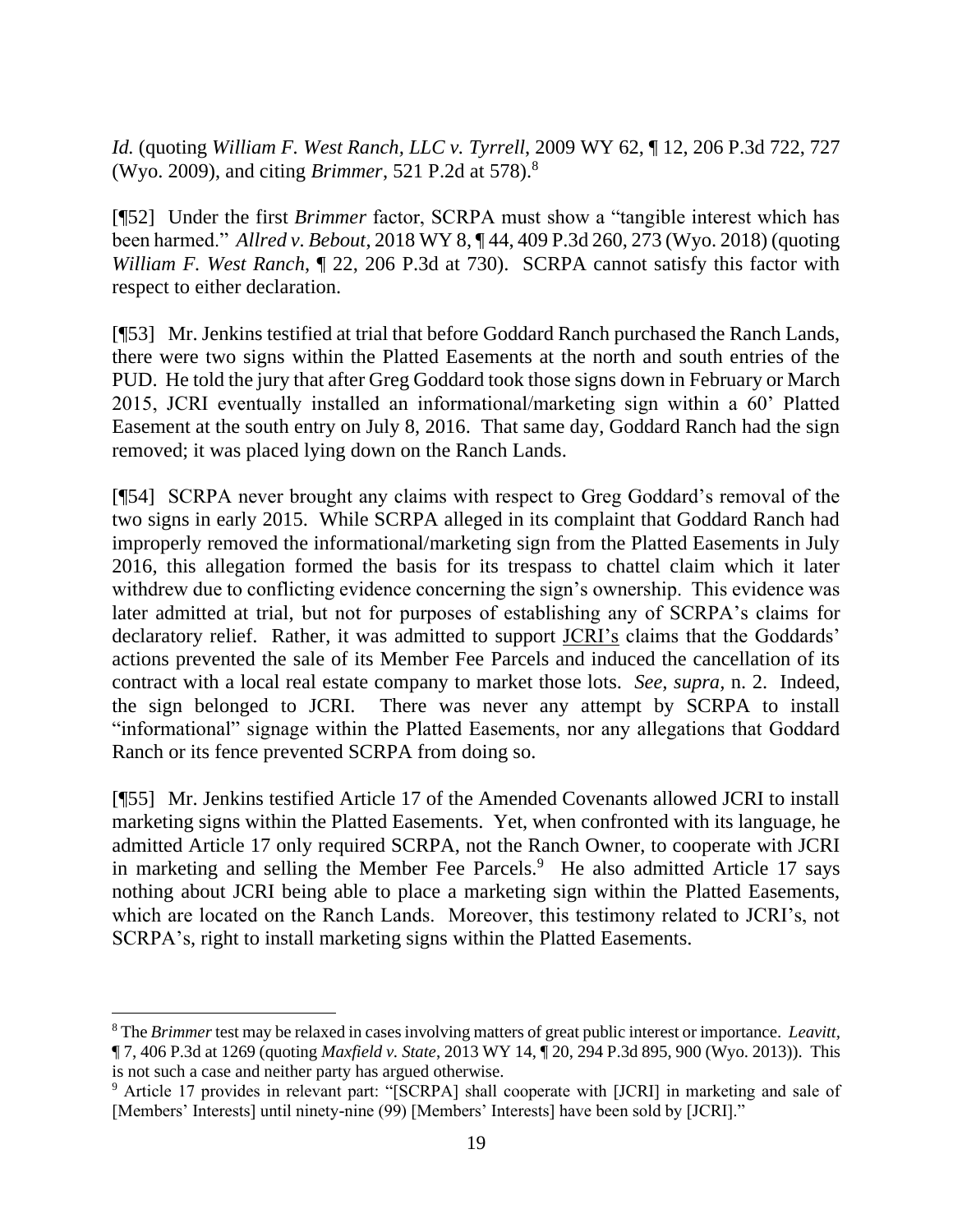[¶56] SCRPA's complaint contained no allegations concerning "directional" or "other signage." Mr. Jenkins testified Johnson County requires "safety" signage including speed limit signs, street signs, stop signs, and yield signs and there are funds in escrow to install such signs. But he also testified the obligation to install such signage belonged to JCRI, not SCRPA. Moreover, he admitted the obligation is not triggered until homes are built within the PUD. No homes have been built within the PUD and there was no evidence that a home would be built in the near future. Furthermore, there was no claim or facts that Goddard Ranch's fence prevented such safety signage or that Goddard Ranch would otherwise prohibit such signage within the Platted Easements. There simply was no controversy with respect to such signs.

[¶57] With respect to above ground utilities and communication facilities, SCRPA made no allegations in its complaint concerning the need to install such utilities and facilities within the Platted Easements, what utilities and communication facilities it contemplated installing, how such utilities and facilities would be consistent with the purposes expressed in the Amended Covenants and necessary and beneficial for a rural subdivision, or that Goddard Ranch's fence or other actions prevented such installation. Mr. Jenkins testified at trial about the already existing above ground utilities within the Platted Easements. But he did not claim Goddard Ranch's fence interfered with these utilities. Nor did Goddard Ranch challenge SCRPA's right to keep these above ground utilities within the PUD, even though Mr. Jenkins admitted the Amended Covenants required utilities to be underground. Mr. Jenkins testified "we" might install potable water, a waterline, and fiberoptic cable within the Platted Easements. It is unclear if he was referring to SCRPA or JCRI. In any event, "we will not issue advisory opinions addressing [such] future speculative matters." *Catamount Constr. v. Timmis Enters.*, 2008 WY 122, ¶ 19, 193 P.3d 1153, 1159 (Wyo. 2008) (citations omitted).

[¶58] SCRPA failed to present a justiciable controversy with respect to its claims for declaratory relief concerning its "right to install informational, directional, and other signage necessary and beneficial for a rural subdivision within the Platted Easements" and its "right to install above ground utilities and communication facilities consistent with the purposes expressed in the [Amended Covenants] which are necessary and beneficial for a rural subdivision within the Platted Easements." We reverse the entry of judgment with respect to these claims and remand for the district court to strike these declarations from the Final Judgment.

## **CONCLUSION**

[¶59] The district court's order denying SCRPA and JCRI's summary judgment motion is not reviewable on appeal; SCRPA and JCRI have waived their insufficiency of the evidence arguments by failing to file a motion for judgment as a matter of law in the district court; and the invited error doctrine precludes their argument that the Special Verdict and Final Judgment are inconsistent. There was no justiciable controversy before the district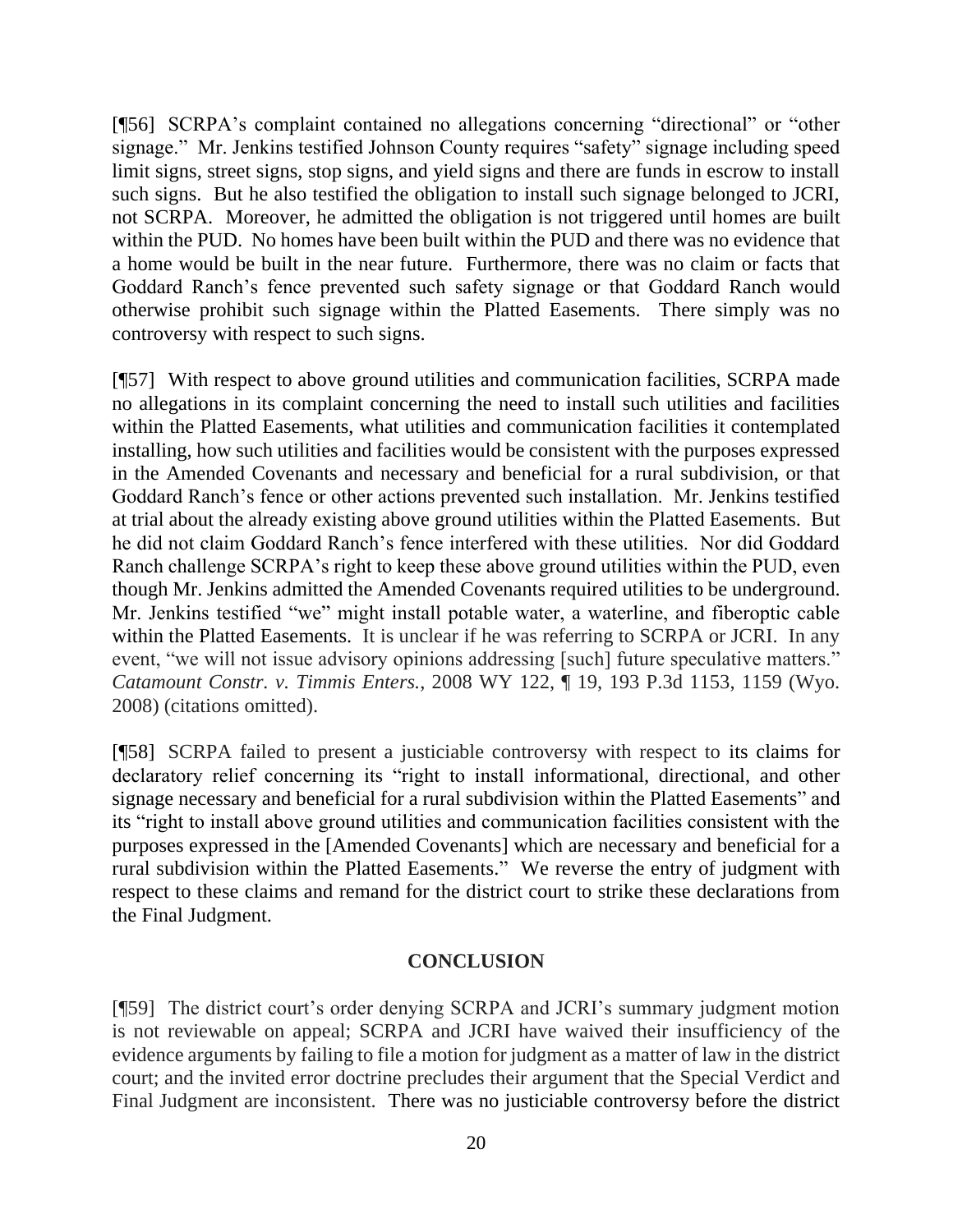court with respect to SCRPA's claims for declaratory relief concerning its "right to install informational, directional, and other signage necessary and beneficial for a rural subdivision within the Platted Easements" and its "right to install above ground utilities and communication facilities consistent with the purposes expressed in the [Amended Covenants] which are necessary and beneficial for a rural subdivision within the Platted Easements." We reverse the Final Judgment as to these claims and remand to the district court to remove these declarations from the Final Judgment. The Final Judgment is affirmed in all other respects.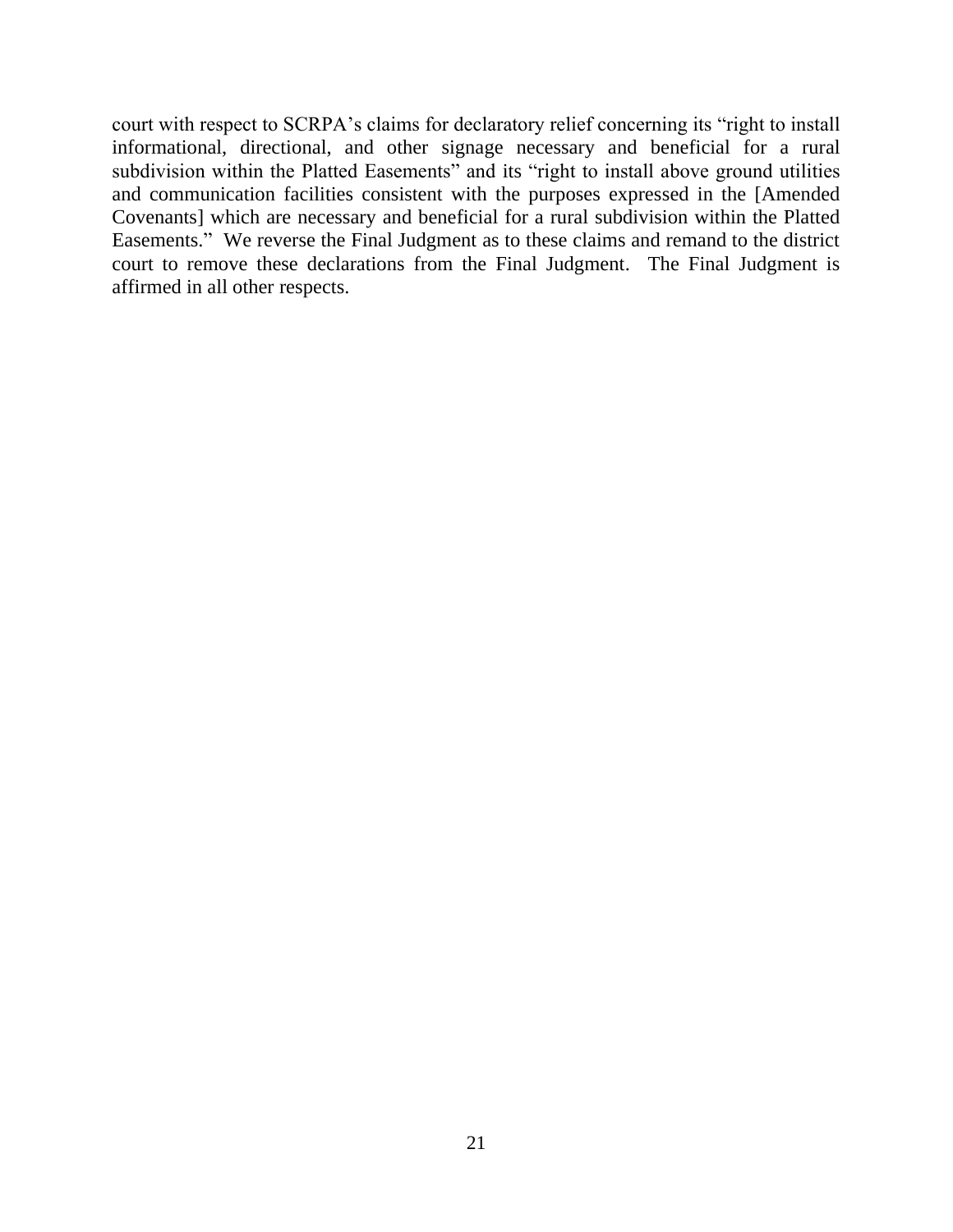**FOX, Justice,** concurring in part and dissenting in part, in which **LAVERY, District Judge,** joins.

[¶60] I concur in most of the majority's opinion, but I write separately because I believe that denial of summary judgment based on a purely legal issue should be appealable without additional procedural hurdles.

[¶61] The district court ruled on summary judgment that "some of the language in the Amended Covenants is ambiguous when the document is read as a whole, leaving some provision[s] open for interpretation." This ruling became the law of the case and determined its course.<sup>10</sup> In accordance with our well-established precedent, the ambiguity ruling greatly altered the rules of contract interpretation, and the job of interpreting the Amended Covenants was transferred from the judge to the jury. The majority now concludes that SCRPA and JCRI could only challenge the district court's finding of ambiguity by "fil[ing] a motion for judgment as a matter of law in the district court, based on the facts proven at trial." But no facts proven at trial could conceivably affect the purely legal ruling that the Amended Covenants were ambiguous and, therefore, the requirement to file another motion to preserve the issue for appeal is a meaningless exercise that serves only as a trap for the unwary. The right to appeal to the Supreme Court is a constitutional right that should not be denied without justification. Wyo. Const. art. 5, § 18.

[¶62] I agree with the rationale underlying the general rule that denial of summary judgment is not appealable and, for that reason, I concur in the majority's conclusion that JCRI and SCRPA waived their insufficiency of the evidence argument by failing to file a motion for judgment as a matter of law.

> Before granting summary judgment, a court must determine whether there are any genuine issues of material fact in dispute

<sup>10</sup> We discussed "law of the case" doctrine in *BTU W. Res., Inc. v. Berenergy Corp.*, 2019 WY 57, ¶ 26, 442 P.3d 50, 58 (Wyo. 2019):

<sup>&</sup>quot;Under the 'law of the case' doctrine, a court's decision on an issue of law made at one stage of a case becomes a binding precedent to be followed in successive stages of the same litigation." *Triton Coal Co. v. Husman, Inc.*, 846 P.2d 664, 667 (Wyo. 1993) (citing 1B James W. Moore et al., *Moore's Federal Practice* ¶ 0.404[1] (2d ed. 1983)). The doctrine is "designed to avoid repetitious litigation and to promote consistent decision making." *Triton Coal*, 846 P.2d at 667. "Without something like it, an adverse judicial decision would become little more than an invitation to take a mulligan, encouraging lawyers and litigants alike to believe that if at first you don't succeed, just try again." *Entek* [*GRB, LLC v. Stull Ranches, LLC*], 840 F.3d [1239,] 1240 [(10th Cir. 2016)]. The doctrine, therefore, provides "incentive for parties to put their best effort into their initial submissions," encourages litigants to present all available claims and defenses, and avoids wasting judicial resources. *Id.* at [1240].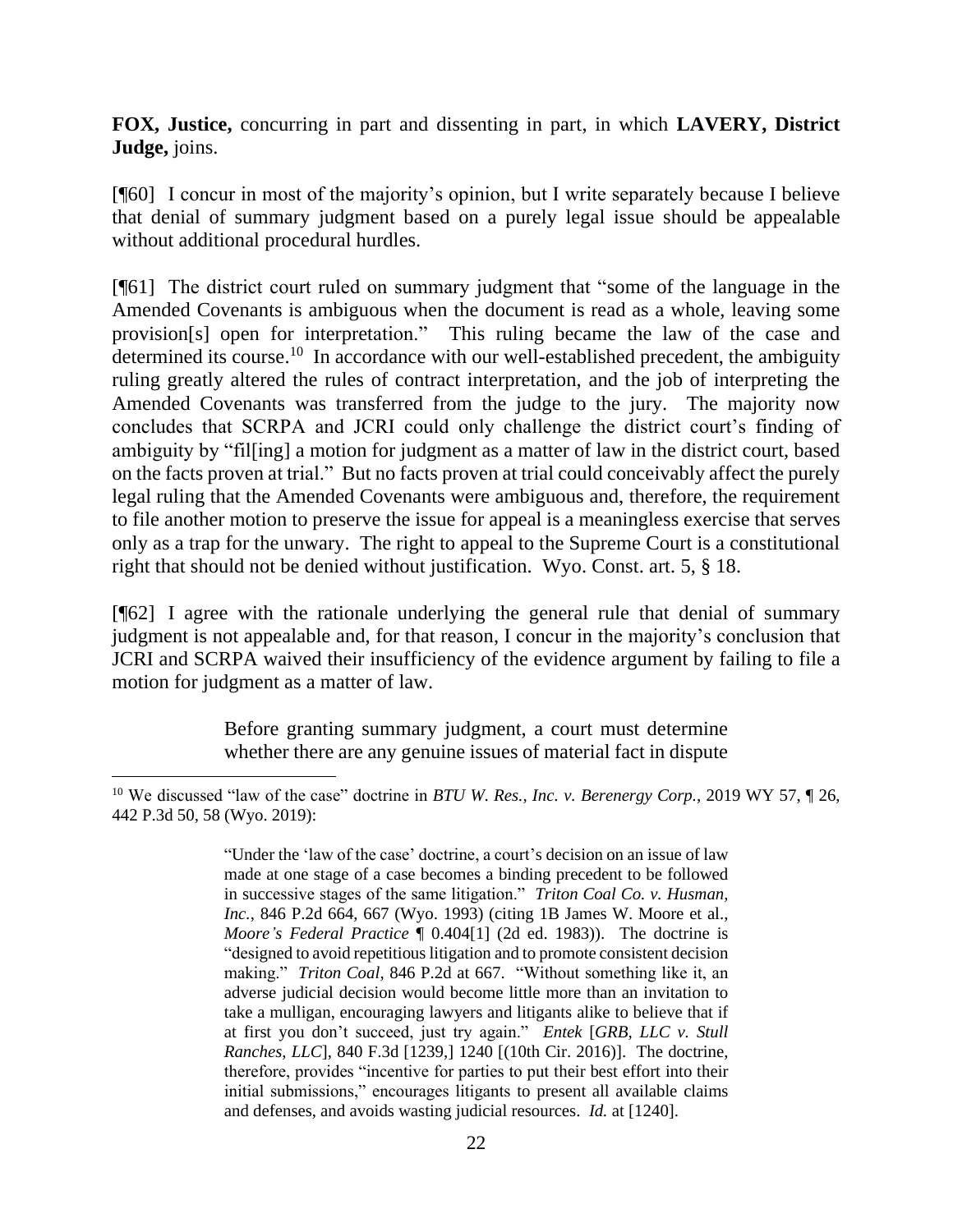and, if not, whether the moving party is entitled to judgment as a matter of law. This two-pronged analysis is inapplicable if a motion for summary judgment is denied and the case is heard on its merits. The first prong of summary judgment analysis is rendered moot when the trier of fact accepts a particular set of facts at trial.

*Cargill, Inc. v. Mountain Cement Co*., 891 P.2d 57, 61 (Wyo. 1995) (citation omitted). I also agree that, after trial, sufficiency of the evidence issues must be preserved for appeal by Rule 50 motions.

> A postverdict motion is necessary because "[d]etermination of whether a new trial should be granted or a judgment entered under Rule 50(b) calls for the judgment in the first instance of the judge who saw and heard the witnesses and has the feel of the case which no appellate printed transcript can impart." Moreover, the "requirement of a timely application for judgment after verdict is not an idle motion" because it "is ... an essential part of the rule, firmly grounded in principles of fairness."

*Unitherm Food Sys., Inc. v. Swift-Eckrich, Inc.*, 546 U.S. 394, 401, 126 S.Ct. 980, 985-86, 163 L.Ed.2d 974 (2006) (citations and footnote omitted).

[¶63] However, "questions of contract interpretation are different. They involve pure questions of law unrelated to the sufficiency of the trial evidence, so it's not necessary for summary-judgment losers to relitigate purely legal issues of contract interpretation" in a Rule 50 motion. *Lawson v. Sun Microsystems, Inc.*, 791 F.3d 754, 761 (7th Cir. 2015). Contrary to the majority's assertion, when the issue is purely legal, the familiar argument that the "final judgment in a case can be tested upon the record made at trial, not the record made at the time summary judgment was denied," *State Farm Mut. Auto. Ins. Co. v. Shrader*, 882 P.2d 813, 820 (Wyo. 1994), does not bear scrutiny. When summary judgment is denied because there are facts in dispute, the case is heard on its merits, and the factfinder weighs the evidence and evaluates credibility. In contrast, the Amended Covenants are the only evidence relevant to whether they are ambiguous, and the record made at trial does not change that. The majority relies on *Cargill*, *Shrader*, and several other Wyoming cases for the rule that summary judgment denials cannot be appealed. However, none of them addresses the question of whether there should be an exception when the denial is based on a purely legal issue, and we should not automatically apply the rule without a sound reason. "Because this issue did not depend on an evaluation of the sufficiency of the evidence,  $\dots$  the ordinary rationale for declining to review a denial of summary judgment does not apply." *Chemetall GMBH v. ZR Energy, Inc.*, 320 F.3d 714, 718 (7th Cir. 2003). I agree with the numerous courts that have found a Rule 50 motion to preserve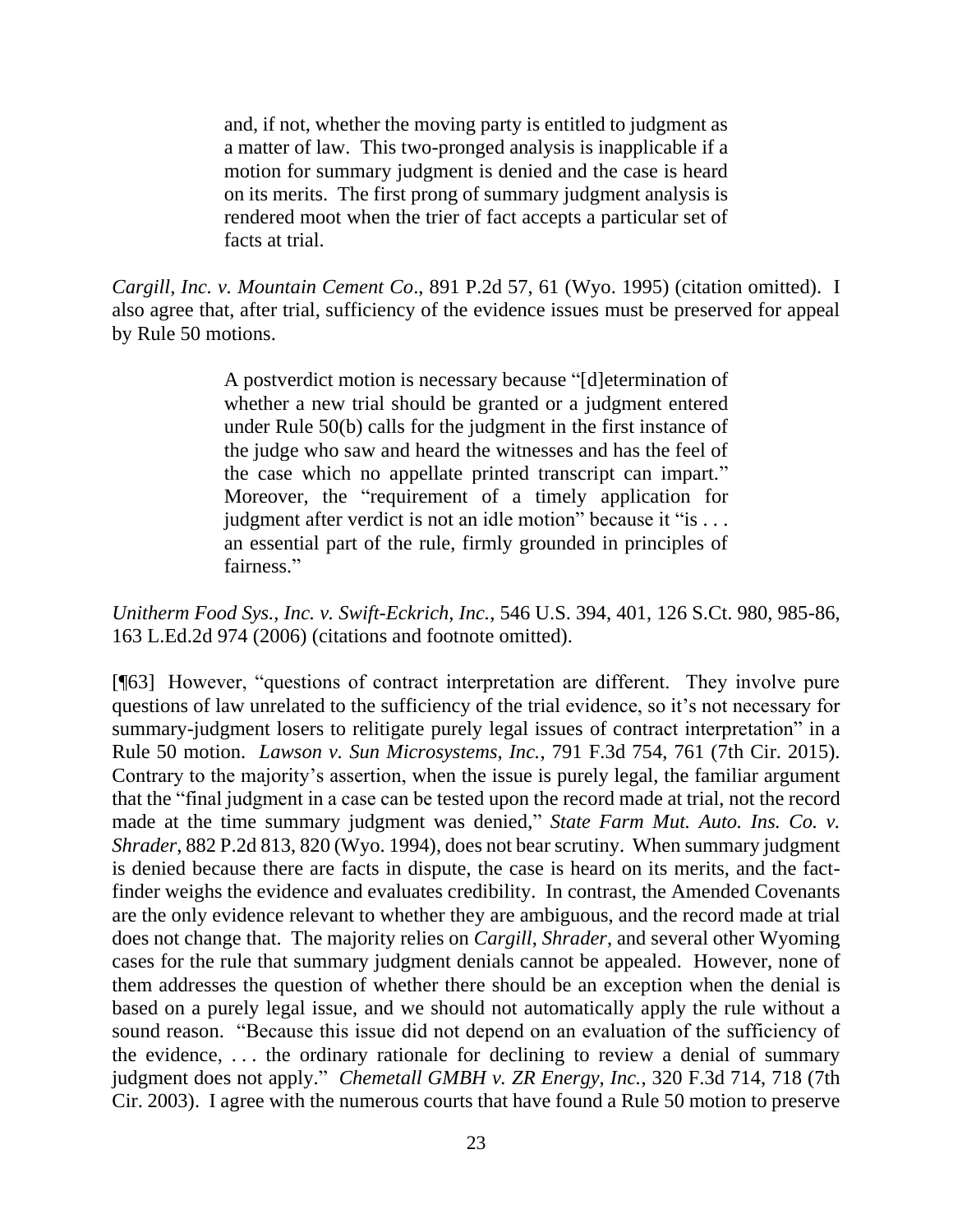a summary judgment denial of a purely legal issue serves no purpose. *Lawson*, 791 F.3d at 761; *Feld v. Feld*, 688 F.3d 779, 781-82 (D.C. Cir. 2012); *Owatonna Clinic—Mayo Health Sys. v. Med. Protective Co.*, 639 F.3d 806, 810-11 (8th Cir. 2011); *Rothstein v. Carriere*, 373 F.3d 275, 284 (2d Cir. 2004); *Banuelos v. Construction Laborers' Trust Funds*, 382 F.3d 897, 902-03 (9th Cir. 2004); *United Technologies Corp. v. Chromalloy Gas Turbine Corp.*, 189 F.3d 1338, 1344 (Fed. Cir. 1999); *McPherson v. Kelsey*, 125 F.3d 989, 995 (6th Cir. 1997); *Ruyle v. Cont'l Oil Co.*, 44 F.3d 837, 841-42 (10th Cir. 1994); *Ching v. Case*, 449 P.3d 1146, 1167 n.36 (Haw. 2019); *Normandeau v. Hanson Equip., Inc.*, 215 P.3d 152, 159-60 (Utah 2009).

[¶64] The United States Supreme Court's decision in *Ortiz v. Jordan*, 562 U.S. 180, 131 S.Ct. 884, 178 L.Ed.2d 703 (2011) is not to the contrary. Although the Court framed the question as: "May a party . . . appeal an order denying summary judgment after a full trial on the merits?" and answered "[N]o," the Court expressly rejected the appellants' argument they were appealing "a purely legal issue" that could be resolved "with reference only to undisputed facts." *Id.* at 183-84, 190, 131 S.Ct. at 888-89, 892. The Court identified numerous relevant, disputed facts and found appellants' claims did not present "purely legal" issues. *Id.* at 190-91, 131 S.Ct. at 892-93. The Court "left open the question whether the same rule applies to preserving 'purely legal' arguments that were rejected at summary judgment." *Feld*, 688 F.3d at 781-82 (citing *Ortiz*, 562 U.S. at 189-90, 131 S.Ct. at 892). In contrast to the basis for summary judgment in *Ortiz*, the district court's summary judgment decision that the Amended Covenants were ambiguous was a purely legal issue, which no amount of facts presented at trial could affect. *See also Copar Pumice Co., Inc. v. Morris*, 639 F.3d 1025, 1031 (10th Cir. 2011) ("Appellants attempt to characterize their summary judgment motions as raising pure issues of law. But we have previously cautioned that 'prudent counsel will not rely on their own interpretations of whether an issue is purely a question of law or fact.' The district court was abundantly clear that it was denying appellants' qualified immunity motion for summary judgment because 'there are genuine issues of material fact[.]'") (citation omitted).

[¶65] Further, I disagree with the majority's contention that "the district court's order denying SCRPA and JCRI's summary judgment motion in this case did nothing 'more' than deny their summary judgment motion." In fact, that order, like the order denying summary judgment in *Pennaco Energy, Inc. v. Sorenson*, 2016 WY 34, 371 P.3d 120 (Wyo. 2016), determined the course of the case. First,

> [t]he initial question of whether the contract is capable of being understood in only one way is a question of law for the court. If the court determines that the contract is capable of being understood in only one way, then the language used in the contract expresses and controls the intent of the parties. In such case, the next question, what is that understanding or meaning, is also a question of law.